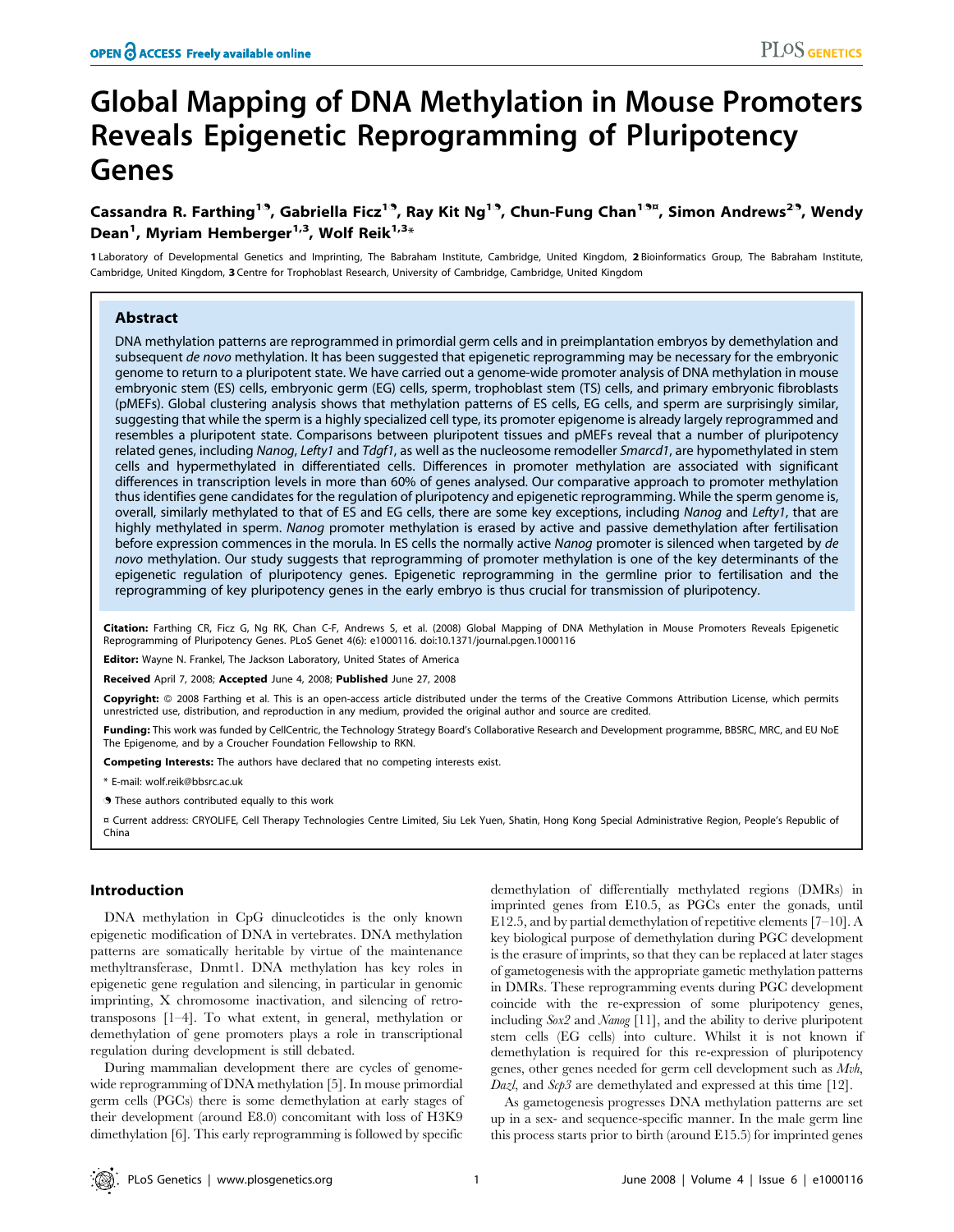#### Author Summary

Large scale epigenetic reprogramming occurs in mammalian germ cells and the early embryo. The biological purpose of this reprogramming is largely unknown, although it has been suggested that it may be required for the embryonic genome to return to a pluripotent state. We carried out a genome-wide screen of promoter methylation in the mouse, comparing germ cells with pluripotent cells, multipotent cells, and more differentiated cell types. We find that promoter methylation is an epigenetic signature of developmental potency. Genes linked to pluripotency are generally hypomethylated in stem cells and hypermethylated (and silenced) in more differentiated cell types, and our genome-wide screen provides new candidates for the regulation of pluripotency. Importantly, germ cells resemble pluripotent cell types in that most promoters have been reprogrammed. However, a small group of key pluripotency regulators (including Nanog), are methylated in mature germ cells, presumably in order to suppress pluripotency at critical stages of germ cell differentiation. Indeed, methylation in these genes becomes reprogrammed after fertilisation so that the embryo can regain totipotency. This work, therefore, shows for the first time that epigenetic reprogramming is crucial for maintaining the pluripotency of germ and embryonic stem cells.

and repetitive elements, and is almost complete by E17.5, whilst in the female germline de novo methylation only commences after birth [8,13–17]. Correct establishment of this DNA methylation pattern in the male germ line is vital. Abnormal hypomethylation of retrotransposons is observed in the absence of the de novo DNA methyltransferase  $Dnmt3a$  [18,19] and of the  $Dnmt3$ -like gene, Dnmt3L [18-21]. Additionally, mutants in Dnmt3a and Dnmt3L have abnormal hypomethylation of paternally imprinted genes and these cells fail to progress through meiosis, resulting in infertility [20,21]. The acquisition of de novo methylation premeiotically in the male germ line implies a need to maintain this new pattern throughout the many mitotic divisions that the spermatogonia undergo prior to meiosis.

A second major reprogramming of DNA methylation patterns occurs after fertilisation in the early embryo. Many sequences in the paternal genome such as *Line1* repeats are actively demethylated in the zygote [9,22,23]. Sequences in the maternal genome are passively demethylated during the cleavage divisions in the preimplantation embryo [24,25], presumably due to the exclusion of Dnmt1 from the nucleus [26]. The purpose of methylation reprogramming in preimplantation embryos is not understood; one possible explanation is that demethylation in the early embryo is needed for the parental genomes to lose their epigenetic marks so that the embryonic genome can return to totipotency [5]. Genome-wide hypomethylation at the morula stage is then followed by lineage specific de novo methylation beginning at the blastocyst stage [27], presumably carried out by Dnmt3a and Dnmt3b [28]. It is possible that this *de novo* methylation leads to epigenetic silencing of key promoters during early development. Indeed some regulators of pluripotency are hypomethylated in stem cells but become methylated upon differentiation in both mouse and human [29–31].

In order to understand the dynamics of methylation reprogramming on a large scale we have carried out a comprehensive genome-wide analysis of promoter methylation in the mouse genome, comparing pluripotent and multipotent cell types (ES, EG, and trophoblast stem (TS) cells) with germ cells (sperm), and differentiated cells (primary embryonic fibroblasts, pMEFs). We used the recently developed meDIP (methylated DNA Immuno-Precipitation) method in combination with hybridisation to genome-wide promoter tiling arrays (NimbleGen) for this comparison [32–34]. Our original hypothesis was that the mature gametic genome (here exemplified by sperm) was epigenetically substantially different from pluripotent genomes (ES and EG cells). We were therefore surprised to find that the sperm promoter methylome very closely resembled that of pluripotent cells, suggesting substantial reprogramming prior to fertilisation. However, some key regulators of pluripotency such as Nanog were methylated in sperm, demethylation occurred after fertilisation, and this demethylation was necessary for their expression in stem cells. The overall conclusion from this work is that DNA methylation marks at key regulators of pluripotency are erased in the early embryo, a process which is critical for early development and for the establishment of a totipotent state.

#### Results

#### MeDIP Array Analysis of Mouse Promoters

We analysed methylation of 26,275 mouse promoters by immunoprecipitation of sheared genomic DNA with an anti-5 methylcytosine antibody and hybridisation to NimbleGen Mouse oligonucleotide promoter tiling arrays (2005-03-31\_MM5). Genomic DNA was extracted from biological triplicates each of E11.5 and E12.5 EG cells, ES cells, TS cells, sperm, and primary mouse embryonic fibroblasts from E12.5 embryos (pMEFs), and was immunoprecipitated. The quality of the immunoprecipitation was determined by analysing enrichment of two genes with known methylation patterns (data not shown).

Examining the overall distribution of signals on the arrays we found an increase in average signal intensity between 0–5% CpG content, followed by a decrease in signal for regions between 5–9% CpG content and a flat line for regions above 9% CpG content (Figure 1A). This distribution reflects the generally hypomethylated state of CpG-rich promoters and CpG islands (above 9% CpG content), whilst we infer that relatively CpG-poor promoters can become methylated in normal tissues. The pattern observed for mouse promoters is thus similar to that recently reported for human promoters, using the same assay [34].

It has been shown that genes with very low CpG content promoters tend to be constitutively highly methylated [34,35], while genes with high CpG content promoters often contain CpG islands which generally remain unmethylated. In agreement with this, we found that high CpG content promoters are mostly unmethylated (Figure 1B). In addition, we notice that most of the microarray signals from the high CpG content promoters failed to pass our significance test (see Experimental Procedures for details), suggesting a potential technical difficulty in measuring the methylation signals in the high CpG content regions. Therefore, we limited our subsequent analyses to a CpG content between 2 and 9%, thus excluding highly methylated CpG poor promoters  $(<2%)$  and those unmethylated promoters which contain CpG islands  $(>9\%)$  (Table S1). This category of promoters corresponds to that termed 'intermediate CpG promoter (ICP) class' [34], in which most dynamic changes in methylation appear to occur in humans [34].

## Clustering Analysis Reveals Global Reprogramming of the Sperm Genome

ES and EG cells are pluripotent and derived from within the embryonic lineage [36–38], while TS cells are more restricted in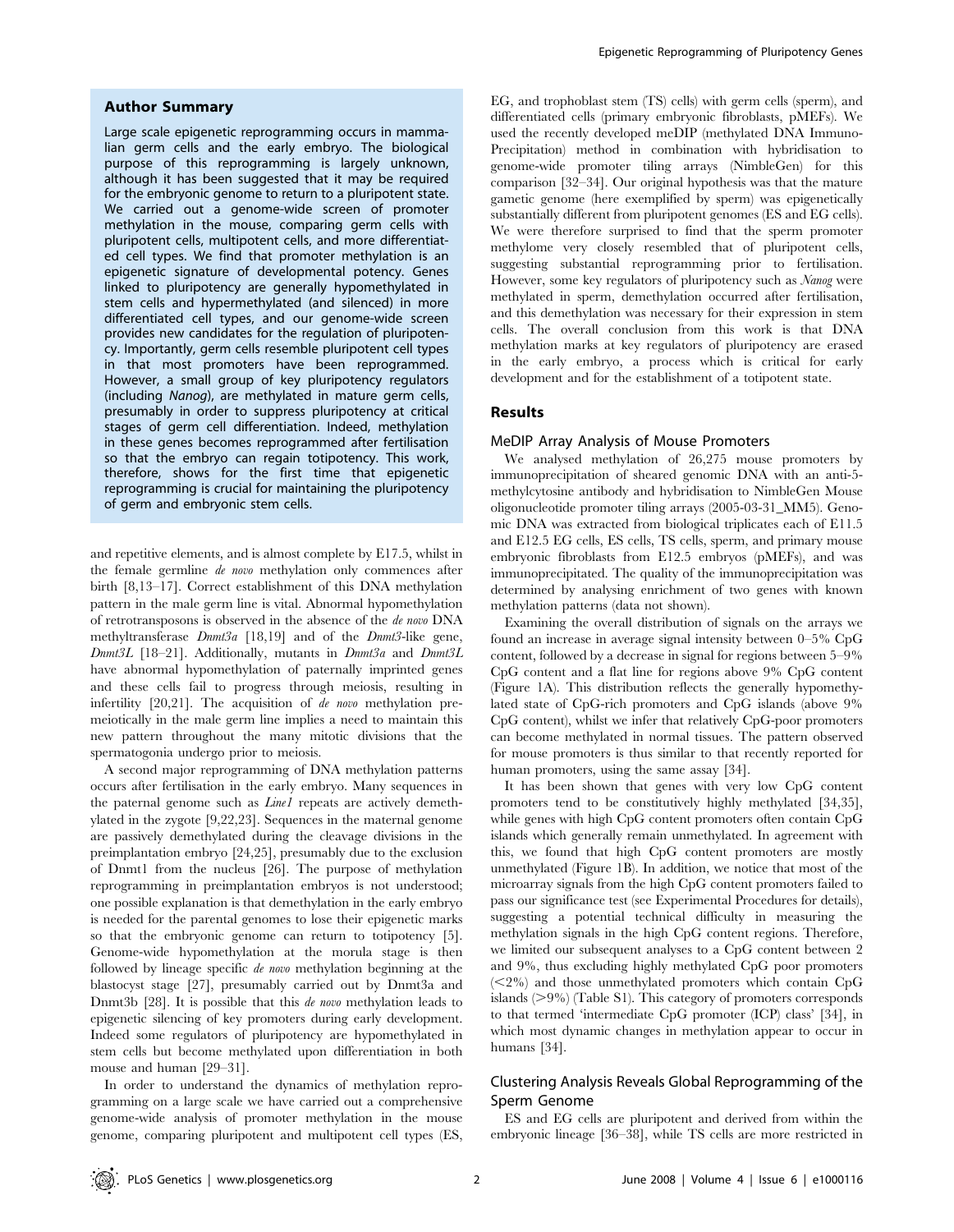

В

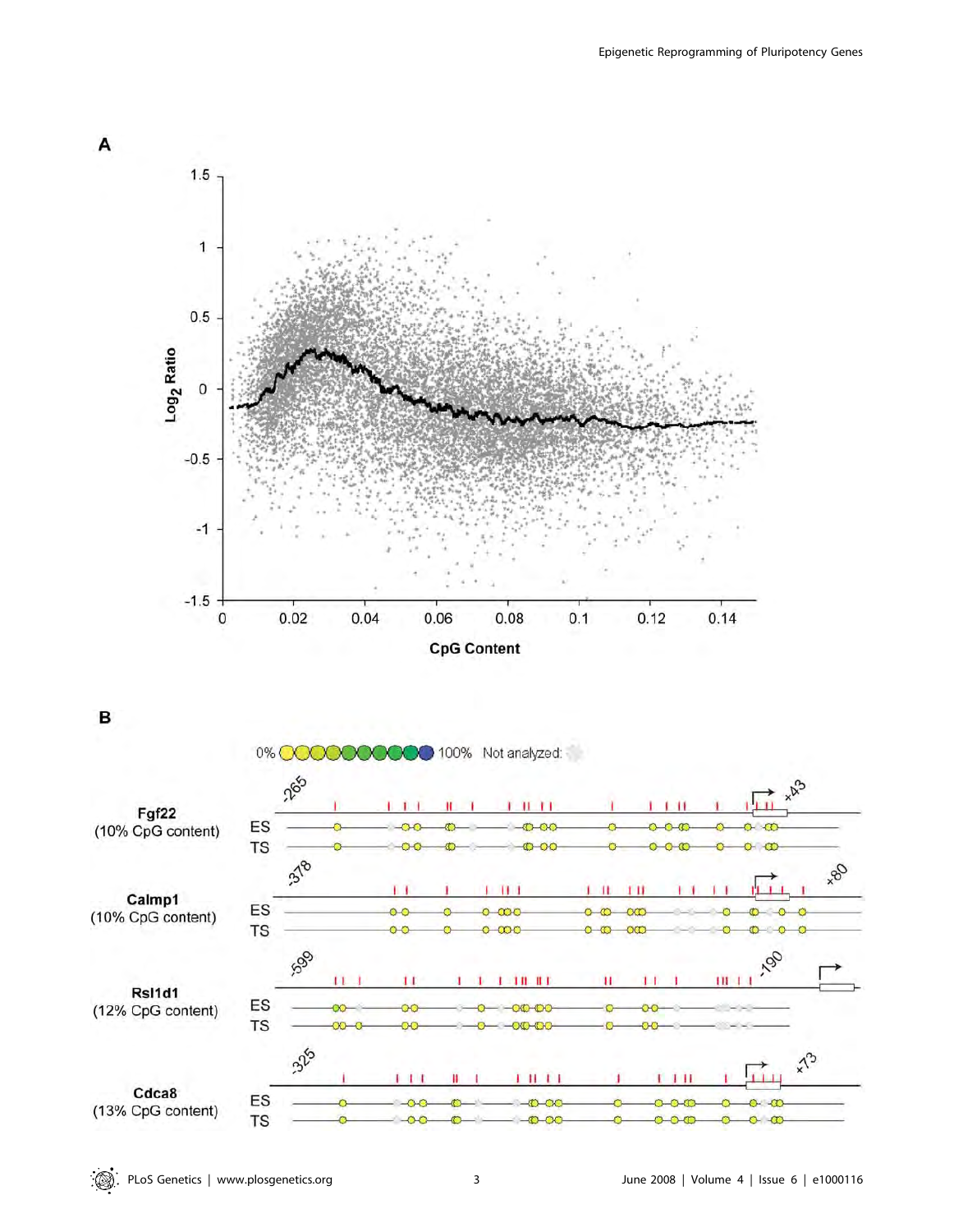Figure 1. Global relationship between meDIP signal and CpG content. (A) Scatter plot of meDIP methylation signal (Log<sub>2</sub> ratio) in all promoters with varying CpG content (example shown is from an ES cell sample and is representative of the pattern observed in all cell types analysed). There is an initial rise in signal up to 5% CpG content, followed by a sudden drop in signal for promoters with above 5% CpG content. (B) Promoters with more than 9% CpG content were mostly unmethylated in different cell types, as revealed by Sequenom analysis. Four examples are shown whose methylation was compared between ES and TS cells. doi:10.1371/journal.pgen.1000116.g001

their developmental potential within the extraembryonic lineage [39], and pMEFs are a committed mesodermal cell type. We were interested in comparing global methylation patterns of promoters between these cell types. To make these comparisons the ratios from the meDIP arrays were used to generate a correlation value between each pair of tissues (Figure 2A). This clearly showed that the global promoter methylation patterns of ES cells, EG cells and sperm correlate well with each other, as do those in pMEFs and TS cells. However, methylation patterns between these two groups (ES cells, EG cells and sperm versus pMEFs and TS cells) differed substantially and significantly  $(p<0.0001)$ . This analysis also showed that the promoter methylation profile of TS cells is less different to that of the pluripotent cells (ES and EG cells) and sperm than the pMEF promoter methylation is, even though they are still significantly different  $(p<0.01$  and  $p<0.0001$ , respectively). This may reflect the diverse differentiation potentials between TS cells and pMEFs. Since the potency of TS cells is restricted to the extraembryonic trophoblast lineage, it suggests that its differentiation potential is more constrained by DNA methylation than that of ES or EG cells, but somewhat less constrained than that of pMEFs. On the other hand, the tight correlation of EG with ES cells is perhaps expected given that both cell types are pluripotent, and should only differ in the methylation of the small number of imprinted genes [40] and potentially of autosomal germ line-restricted genes [35,41,42]. The correlation of EG and ES cells with sperm was surprising, but suggests that, as far as promoter methylation is concerned, sperm is very comparable to pluripotent cell types. Indeed, most promoters that were found hypomethylated in ES cells but hypermethylated in pMEFs were also hypomethylated in sperm, and this general pattern was confirmed by sequence-specific methylation analysis (see below, Figure 3A). We conclude that overall, promoters in sperm are already epigenetically reprogrammed and resemble those in pluripotent cell types.

This global analysis suggests that promoter methylation is an epigenetic signature of developmental potency given that the most pronounced changes occurred between ES/EG cells and pMEFs, and between ES/EG and TS cells, respectively. The global meDIP analysis provided mean signal intensity values that required correction to identify the baseline between methylated and unmethylated sequences. As an alternative we pursued a comparative approach and Gene Ontology (GO) analysis was used to identify categories within which genes differed significantly in promoter methylation patterns between ES cells and pMEFs or ES and TS cells (Figure 2B, C and Table 1). Interestingly, the majority of differences occurred in the same direction, with promoters being hypomethylated in ES cells, and hypermethylated in pMEFs or TS cells, respectively. Three GO categories (nucleus, regulation of transcription, zinc ion binding) were shared between the two comparisons between cell types, indicating that most genes that are hypomethylated in pluripotent cells are likely to act in the nucleus and be involved in transcriptional regulation. GO categories that differ between the groups may indicate molecular pathways that are more prevalent in embryonic (ubiquitin cycle, posttranslational modifications) or extraembryonic (RNA processing) lineage diversification, respectively.

## Candidate Regulators of Pluripotency Identified by Their Epigenetic Signatures

Having found that specific categories of genes differed in their promoter methylation between ES cells and pMEFs, and ES and TS cells, we were interested in examining individual genes in these categories in more detail. We used a more stringent algorithm than for the GO analysis in selecting potential pluripotency genes by using a sliding window approach to account for consistency of methylation signals within a number of probes in the promoter region. In addition, we applied a minimum threshold for the pMEFs and TS signal ( $Log2 > 1.6$  and  $>1.2$ , respectively) and a maximum threshold for the ES signal ( $Log2 < 0.9$ ) in order to select genes with the most pronounced differences in promoter methylation between ES cells versus pMEFs (Table S2) and ES cells versus TS cells (Table S3). The promoter regions of the genes predicted to be differentially methylated were subsequently validated using Sequenom MassArray methylation analysis, by which the methylated or unmethylated DNA fragments were measured quantitatively by mass spectrometry analysis. Our results showed that 88% (22/25) of candidates are validated for the ES cell versus pMEFs comparison (Figure 3A) and 100% (9/9) for the ES cell versus TS cell comparison (Figure 4A). We therefore conclude that our MeDIP experiment provides a robust predictor of differential methylation states between the cell types.

Strikingly, whilst 69 genes were predicted by our algorithm to be hypomethylated in ES cells and hypermethylated in pMEFs (Table S2), there were no genes that met the reverse criteria. Oct4 was excluded from the analysis as it did not pass the significance filter, even though upon individual analysis some probes in its promoter were shown to be highly methylated in pMEFs. Using Sequenom MassArray technology, we were able to measure DNA methylation levels quantitatively which confirmed that these gene promoters were hypomethylated in ES cells and hypermethylated in pMEFs (Figure 3A). Similarly, examining the top ranking 70 genes from the ES cells versus TS cells comparison, we found that the great majority of genes were hypomethylated in ES cells and methylated in TS cells (67 genes) in comparison to the reverse pattern (3 genes) (Table S3). Figure 4A shows the genes from this list whose methylation patterns were validated by Sequenom MassArray. Of the genes shown in our study to be hypomethylated and expressed (see below) in ES cells and hypermethylated and repressed in pMEFs, indeed several are known pluripotency regulators and early patterning genes, including Nanog, Tdgf1, Lefty1, Rex1 ( $\zeta$ fp42), and chromatin regulators such as Smarcd1. The uncharacterised genes from the comparison are therefore excellent candidates for regulators of pluripotency.

We next examined the correlation between hypermethylation of promoters and gene silencing by quantitative RT PCR of top candidates from the ES cell versus pMEFs and ES cell versus TS cell lists (Figure 3B and 4B). A substantial proportion of the differentially methylated genes showed more than 3-fold increased expression in ES cells compared with pMEFs (17 of 28 genes, 61%) or TS cells (7 of 16 genes, 44%). In contrast very few genes showed increased expression in the hypermethylated cell type (1 of 28 genes and 0 of 16 genes, respectively). Interestingly, of the approximately 70 genes predicted to differ in promoter methyl-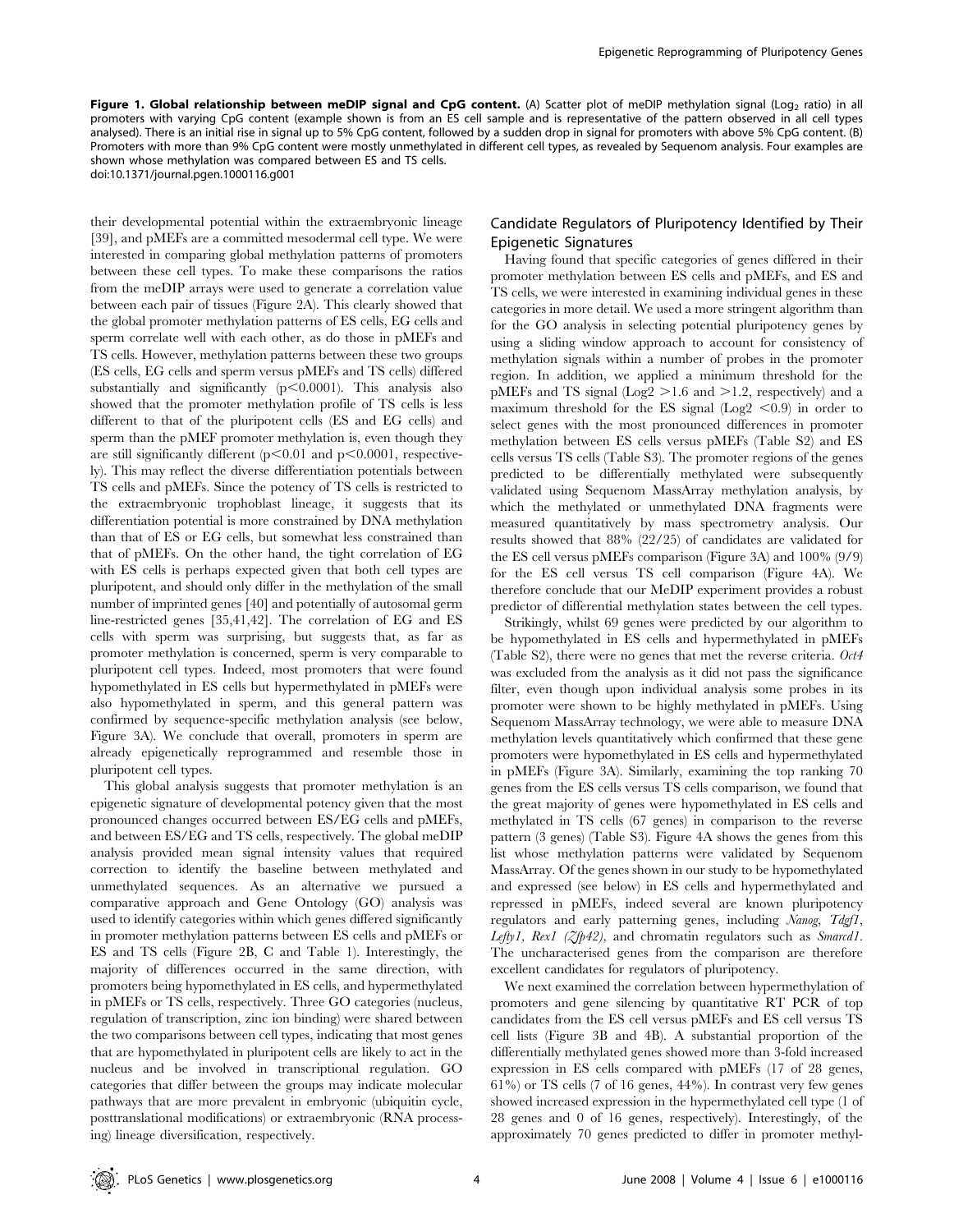

B

A



C

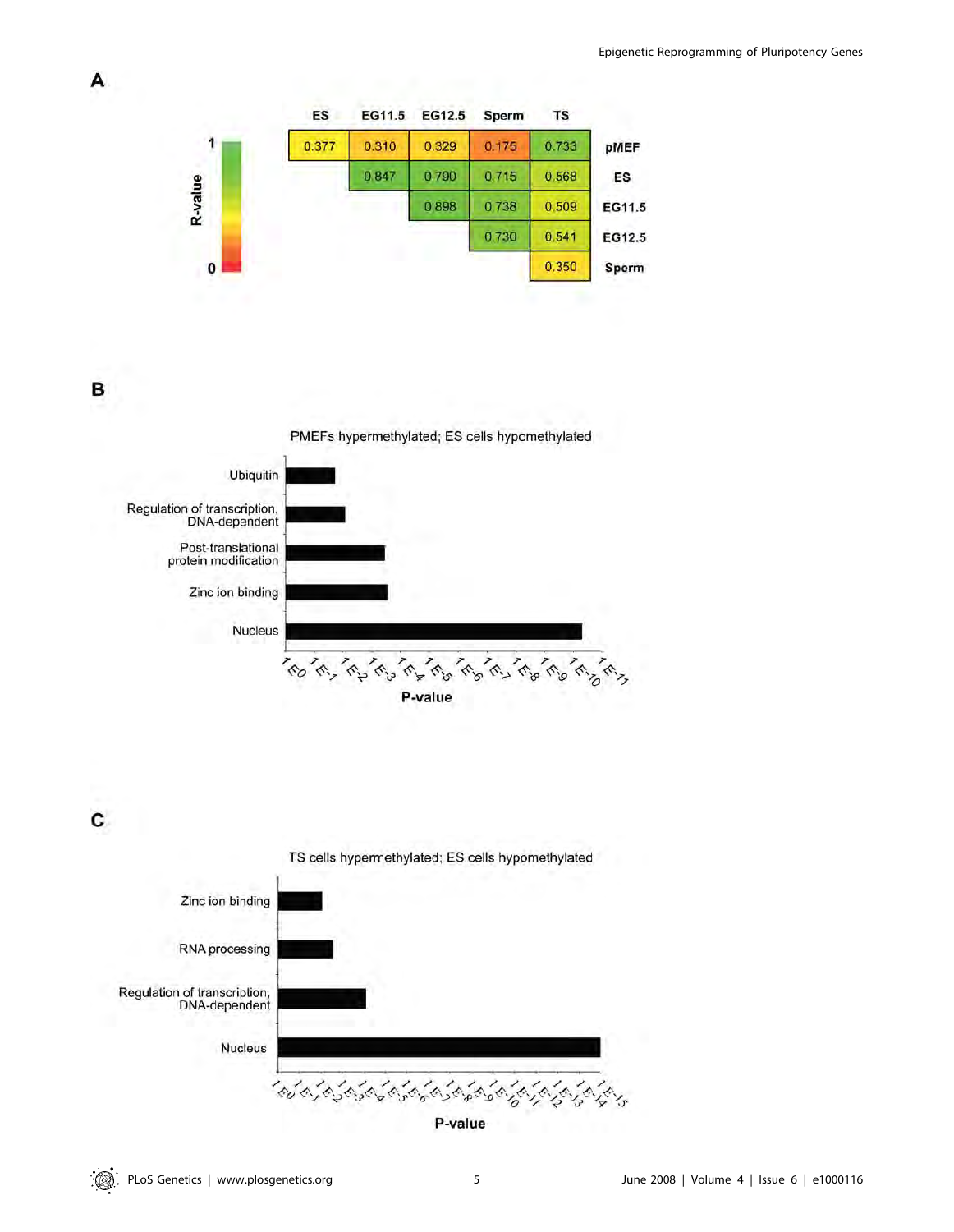Figure 2. Global comparisons of promoter methylation patterns between cell types. (A) Pairwise correlation comparisons were made between all cell types to establish the similarity of promoter methylation. R-values were compared for significant correlation both within and between groups, and are represented by a colour-coded scale (green is highly correlated). (B) Gene Ontology analysis for genes which are hypermethylated in pMEFs and hypomethylated in ES cells. GO terms with a significant enrichment (p<0.01) are shown. (C) Gene Ontology analysis for genes which are hypermethylated in TS cells and hypomethylated in ES cells. GO terms with a significant enrichment (p<0.01) are shown. doi:10.1371/journal.pgen.1000116.g002

ation for the comparisons between ES cells and pMEFs and ES and TS cells, only 14 are common to both lists (Figure 5A, Table S4). This indicates that the differentiation pathways that are epigenetically inactivated in embryonic and extraembryonic lineages differ substantially from each other. We also analysed the developmental expression profiles of the Sequenom-validated genes on the ES cell versus pMEFs list using GNF SymAtlas. Expression data were available for 33 of the genes which are hypomethylated in ES cells and hypermethylated in pMEFs. Interestingly, the most common expression profile is one of predominant expression in either blastocysts, or in oocytes and fertilised eggs, or both (Table 2).

Genes that are hypomethylated in ES cells and hypermethylated in pMEFs or TS cells are potentially regulators of pluripotency. It is known that Oct4 and Nanog are key transcription factors which regulate pluripotency and self-renewal of ES cells; we therefore analysed our meDIP data for those genes found in a recent genome-wide study to be bound in ES cells by Oct4 or Nanog [43]. Significantly, genes bound by Oct4 or Nanog in ES cells become methylated in pMEFs and in TS cells (Figure 5B). Since Oct4 and Nanog are not expressed in either pMEFs or TS cells, this strong correlation suggests that DNA methylation may control the repression of the Oct4/Nanog regulatory network when pluripotency is lost.

Polycomb group (PcG) proteins are required for the maintenance of ES cell pluripotency and developmental plasticity [44– 47]. To determine whether PcG complex occupancy is associated with DNA methylation, we compared our meDIP results to a global study of PcG-targeted genes in mouse ES cells [45] (Figure 5B). Genes occupied by key PRC1 and PRC2 proteins in ES cells were not found to be hypermethylated in pMEFs. This suggests that most of the genes targeted by PcG are silenced during embryonic development independently of DNA methylation. However, we did find a significant enrichment of genes that are hypermethylated in TS cells amongst genes occupied by PRC2 but not PRC1 complex in ES cells (Figure 5B).

To reveal any correlation between histone modifications and DNA methylation, genes with specific histone modifications in ES cells [48] were compared with our meDIP data (Figure 5B). Genes hypomethylated in ES cells (compared to pMEFs and TS cells) were found to be significantly enriched within those genes marked by trimethylated lysine 4 of histone H3 (H3K4me3). We found no significant correlations between either the repressive histone mark (H3K27me3), or the bivalent mark (H3K4me3 and H3K27me3) compared to differential DNA methylation.

## Key Pluripotency Gene Promoters Are Methylated in Sperm and Need to be Reprogrammed for Embryos to Attain Pluripotency

Our analysis has shown that the majority of promoters that are hypomethylated in ES and EG cells are also hypomethylated in sperm. However, there are a small number of exceptions to this rule which are interesting and important. The promoters of Nanog, Lefty1, Brd1, Slc5a4a, and Slc39a4 were highly methylated in sperm while being hypomethylated in ES and EG cells (Figure 3A). In addition Oct4 and Sox2 are also found to be methylated in regulatory regions in sperm, albeit outside of the immediate

promoter region [42]. This observation raises the question whether the promoters of these genes are reprogrammed by demethylation after fertilisation. Indeed, we confirmed by bisulphite sequencing that whilst the promoter of Nanog was completely methylated in sperm, it was demethylated in the zygote to an overall extent that indicates active demethylation (Figure 6A). Methylation was also analysed at later stages and the results suggest that passive demethylation occurs during further cleavage divisions until the promoter is virtually unmethylated at blastocyst stage (Figure 6A, B). This indicates that reprogramming of the Nanog promoter occurs by both active and passive demethylation during preimplantation development, explaining the unmethylated status of the promoter in ES cells

We next determined if methylation of the Nanog promoter inhibited its expression in pluripotent tissues. Transfection of ES cells with Nanog-GFP and UAS-Nanog-GFP promoter reporter constructs in combination with Gal4-Dnmt3a de novo methyltransferase expression vectors [49] was used to target methylation of the UAS-Nanog promoter (Figure 7). A control plasmid expressing a red fluorescent protein (pDsRed-C1 RFP) was used to normalize the efficiency between different co-transfections. Transfection of a wild-type Nanog-GFP reporter plasmid (LR-Nanog-GFP) with wildtype Gal4-Dnmt3a expression vector into mouse ES cells resulted in expression of GFP as expected (95% of RFP expressing cells expressed GFP), while co-transfection with a reporter plasmid containing UAS sequences (UAS-Nanog-GFP) led to Gal4-Dnmt3a targeted DNA methylation (41%, Figure 7) accompanied by silencing of the UAS-Nanog-GFP construct (14% of RFP expressing cells expressed GFP). This is in contrast to the co-transfection with a catalytic mutant of Gal4-Dnmt3a, where the Nanog promoter was neither methylated nor silenced (80% of RFP expressing cells expressed GFP). We conclude that reprogramming by demethylation is necessary for proper expression of Nanog in ES cells, and hence for pluripotency of the early embryo.

#### Discussion

Using the meDIP technique by which methylated DNA is precipitated and hybridised onto oligonucleotide arrays [34] we have carried out the first genome-wide analysis of DNA methylation of promoters in the mouse genome in which germ cells (sperm) and pluripotent cell types (ES and EG cells) were compared with more restricted multipotent stem cells (TS cells), and more differentiated cells (pMEFs). Algorithms were developed to assess differences in promoter methylation between the different cell types, and validated using a bisulphite treated DNA and mass spectrometry based analysis (Sequenom MassArray). We find that the meDIP method combined with array hybridisation and stringent bioinformatics evaluation is a robust method for genome-wide evaluation of DNA methylation patterns.

Global comparisons between different cell types strongly suggest that promoter methylation is an epigenetic signature of developmental potency. Our study thus provides three key insights into the epigenetic regulation of pluripotency. Firstly, we find that a considerable number of gene promoters become methylated during stem cell differentiation. Secondly, our global clustering analysis shows that methylation patterns of promoters in ES cells, EG cells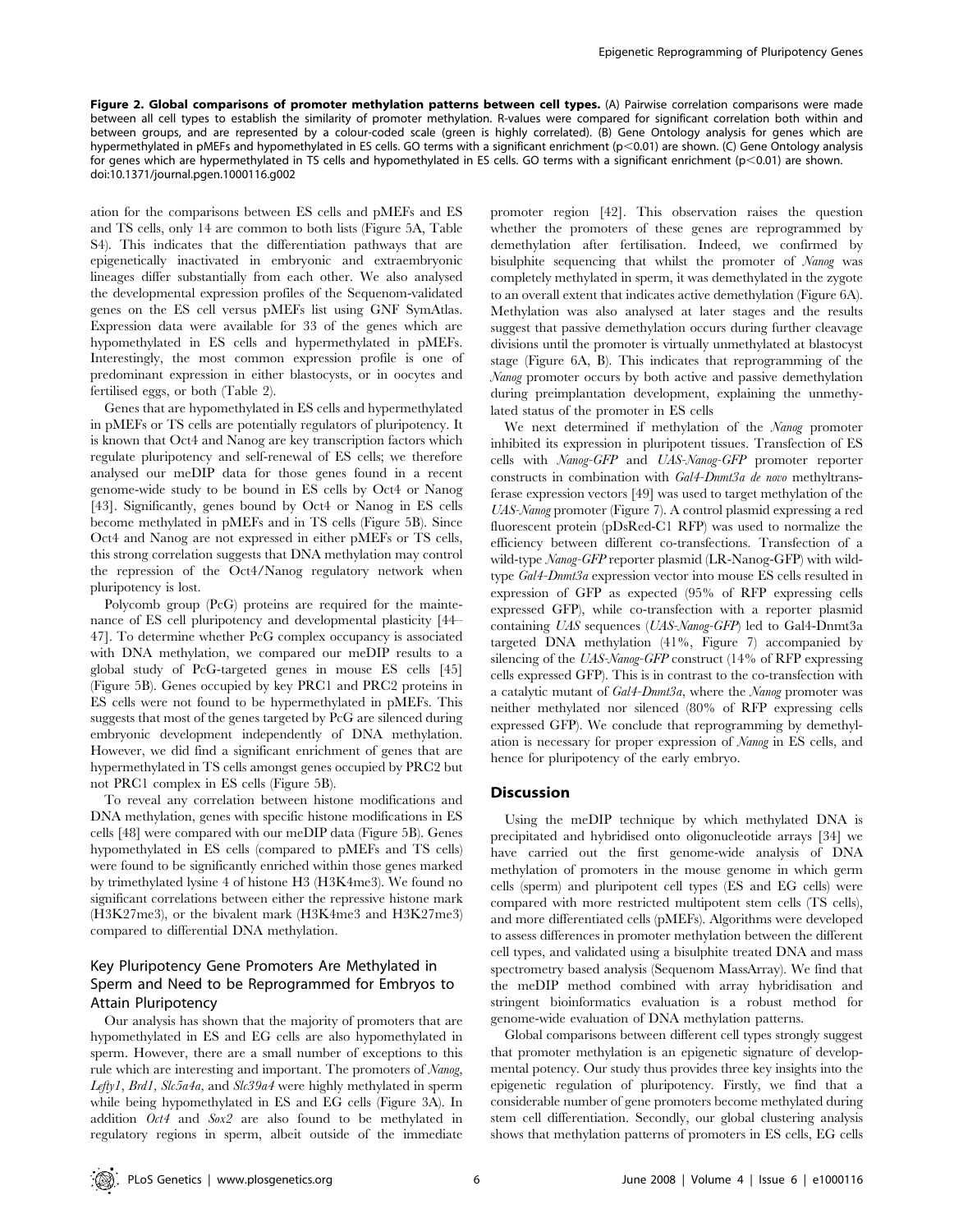| ≙<br>ູ     | GO term                                    |     | No. of Genes Log <sub>2</sub> Difference | P-value    | Top 10 genes in each GO                                                    |
|------------|--------------------------------------------|-----|------------------------------------------|------------|----------------------------------------------------------------------------|
|            | ES cells vs. pMEFs comparison (pMEF-ES)    |     |                                          |            |                                                                            |
| GO:0005634 | Nucleus                                    | 762 | 0.0827                                   | 5.15E-11   | Nanog, Ihpk1, Thap1, Mrps31, Mafg, Mapk14, Grwd1, Pml, Nicn1, Tceb2        |
| GO:0008270 | Zinc ion binding                           | 371 | 0.0808                                   | 2.96E-04   | Thap1, Pam, Rasa2, Mpi1, Pml, Rnf2, Zfp60, Zfp113, Aebp2, Zcchc9           |
| GO:0043687 | Post-translational protein modification    | 289 | 0.0897                                   | 3.66E-04   | Mapk14, Map1lc3a, Tceb2, Rnf2, Tnk1, Arih2, Npr1, Ern1, Cln3, Ece2         |
| GO:0006355 | Regulation of transcription, DNA-dependent | 445 | 0.0647                                   | 8.89E-03   | Nanog, Mrps31, Mafg, Mapk14, Pml, Tceb2, Rnf2, Zfp60, Zfp113, Aebp2        |
| GO:0006512 | Ubiquitin cycle                            | 77  | 0.1545                                   | 1.93E-02   | Map1lc3a, Tceb2, Rnf2, Arih2, Ube2i, Ube4a, Fbxo15, Ppil2, Usp18, Wwp2     |
|            | ES cells vs. TS cells comparison (TS-ES)   |     |                                          |            |                                                                            |
| GO:0005634 | Nucleus                                    | 763 | 0.0514                                   | $1.00E-15$ | lhpk1, Mrps31, Thap1, Nicn1, Mafg, Zfp426, Banp, Zfp239, Rragc, Msh4       |
| GO:0006355 | Regulation of transcription, DNA-dependent | 445 | 0.0453                                   | 8.20E-05   | Mrps31, Mafg, Zfp426, Zfp239, Ankfy1, Mapk14, Nanog, Ankrd6, Snapc3, Zfp60 |
| GO:0006396 | RNA processing                             | 68  | 0.0931                                   | 2.70E-03   | Rragc, Ern1, Rpp30, Frg1, Papd1, Ddx56, Trit1, Sf3b1, Rg9mtd3, Nol3        |
| GO:0008270 | Zinc ion binding                           | 371 | 0.0403                                   | 9.20E-03   | Pam, Thap1, Kcmf1, Zfp426, Zfp239, Ankfy1, Zfp60, Rasa2, Zfp113, Zfp84     |

of difference in promoter methylation between the two cell types and the top 10 genes are shown as examples-these were all found to be hypomethylated in ES cells and hypermethylated in pMEFs or TS cells respectively. 10 genes are shown as examples-these were all found to be hypomethylated in ES cells and hypermethylated in pMEFs or TS cells respectively of difference in promoter methylation between the two cell types and the top<br>doi:10.1371/journal.pgen.1000116.t001 doi:10.1371/journal.pgen.1000116.t001

Epigenetic Reprogramming of Pluripotency Genes

and sperm are surprisingly similar, suggesting that while the sperm is a highly specialized cell type, its promoter epigenome is already largely reprogrammed, resembling a pluripotent state. Thirdly, we found that while the sperm genome is overall similarly methylated to that of ES and EG cells, there are some key exceptions for which reprogramming in the early embryo is necessary.

Comparing ES cells and pMEFs, the greatest differences in methylation involve 69 gene promoters predicted to be hypomethylated in ES cells, and methylated in pMEFs. These genes are also generally predicted to be hypomethylated in EG cells by our meDIP analysis. The same holds true of the comparison between ES and TS cells; 67 genes are predicted to be hypomethylated in ES and hypermethylated in TS cells, but only 3 genes show the reverse pattern. A recent study, which compared promoter methylation in wild-type ES cells with those deficient in DNA methylation, identified a small number of genes whose promoters are methylated in ES cells [35]. Our study design, comparing different cell types, would not identify genes methylated in ES cells if they were not differentially methylated in other cell types. Hence, we find that there is a general tendency for a subset of gene promoters to become methylated in more differentiated cell types and in a lineage-specific fashion, consistent with a number of other studies which examined individual gene candidates [29–31]. Our study focussed on promoters with a CpG content between 2 and 9%, the so called 'intermediate CpG promoter (ICP) class' [34], in which most dynamic changes in methylation appear to occur at least in humans [34].

Gene expression analysis demonstrated that up to 61% of genes have promoter methylation associated with their relative gene silencing, whilst the rest of validated genes with differences in promoter methylation show little correlation in gene expression between cell types. Thus, while promoter methylation appears to be a major epigenetic determinant of gene expression, other epigenetic marking systems also have important roles to play [21,34]. For example, a recently published promoter methylation study in ES cells suggests that demethylation is necessary but not sufficient for gene activation [35]. Furthermore, our comparisons of the meDIP data to whole genome histone modification mapping and PcG-binding studies [48] support the idea that gene repression mediated by DNA methylation or by repressive histone modifications (e.g. H3K27me3) or PcG proteins is mechanistically unconnected. The only exception to this pattern was that genes bound by polycomb complex proteins (such as Eed and Suz12) in ES cells tend to become more methylated in TS cells, suggesting that a proposed link between polycomb silencing and DNA methylation may be restricted to the extraembryonic tissues [50]. Interestingly, Nanog and Oct4 target genes were relatively hypomethylated in ES cells, and became hypermethylated during cell lineage commitment. This suggests that Nanog/Oct4 binding together with DNA hypomethylation is part of the pluripotency network to maintain an undifferentiated cell state. This class of genes was also broadly marked by H3K4me3 in ES cells, suggesting that their promoters are actively protected from de novo methylation [51] in pluripotent cell types, while this protection is lost during lineage commitment and differentiation.

Our screen established that transcription factors represents one of the main groups of genes being hypomethylated in ES cells, which was also observed in another recent promoter methylation study [35]. This finding is consistent with the fact that a number of transcription factors are crucial for the establishment and maintenance of the pluripotent state [52,53], and hence our analysis may have identified additional key regulators in this network. More unexpectedly, genes belonging to the ubiquitin cycle and posttranslational protein modifications were enriched in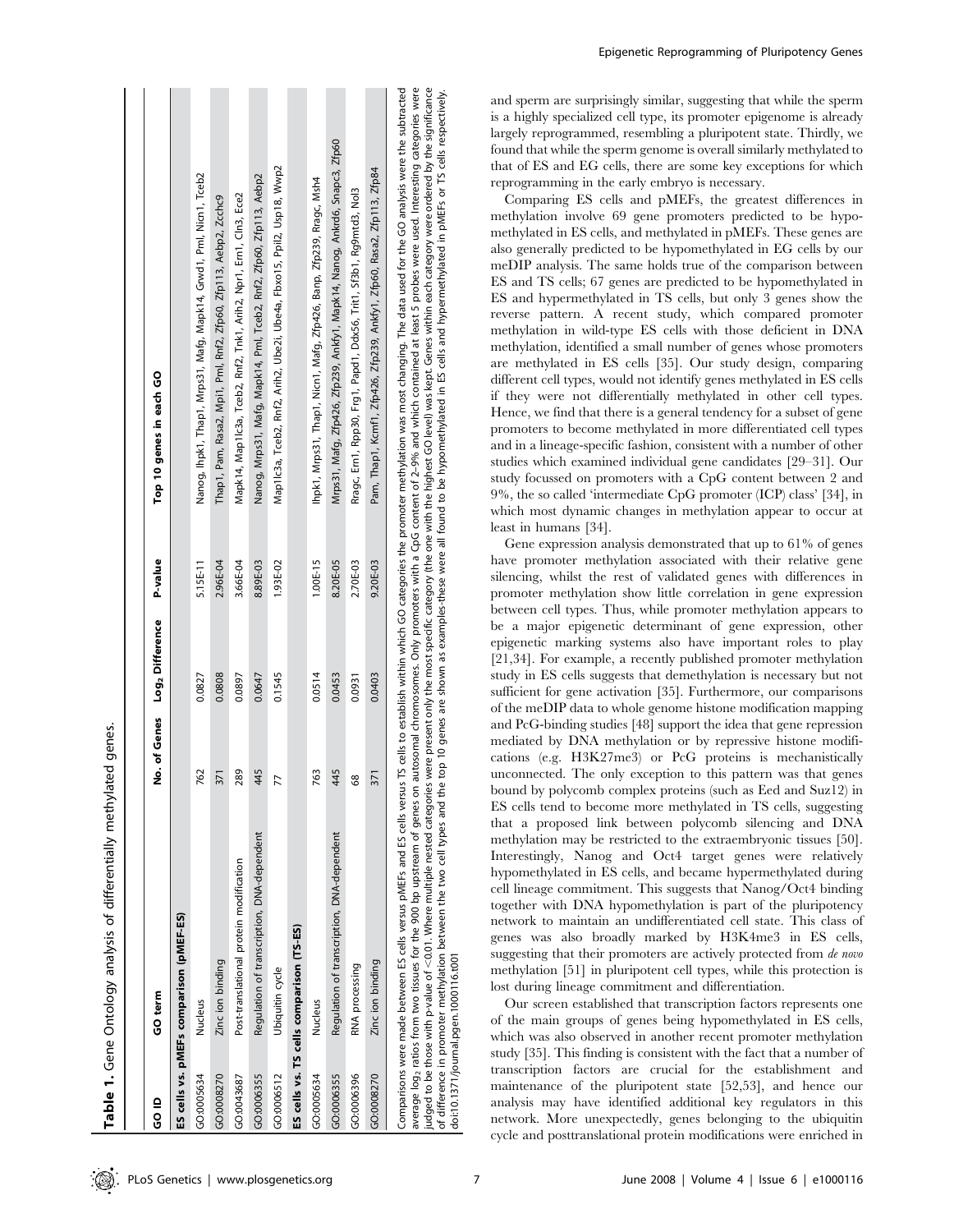

B



Figure 3. Promoter methylation and gene expression compared between ES cells and pMEFs. (A) Promoter methylation patterns in ES cells (red bars), early passage pMEFs (pMEFs-P1, light blue bars), late passage pMEFs (pMEFs-P5, dark blue bars) and sperm (yellow bars). Candidate promoter regions were identified by the meDIP screen and validated by Sequenom analysis. The number of differentially methylated CpGs analysed for each gene are given in brackets. (B) Gene expression differences between ES cells and pMEFs (P1) as determined by quantitative RT-PCR analysis. The x-axis gives the log-fold expression difference between the cell types (i.e., log [ES/pMEF]). Three reference genes (Dynein, Rsp23 and Hdac10-11) were used for normalization between cell types. doi:10.1371/journal.pgen.1000116.g003

 $\mathbb{Q}$  .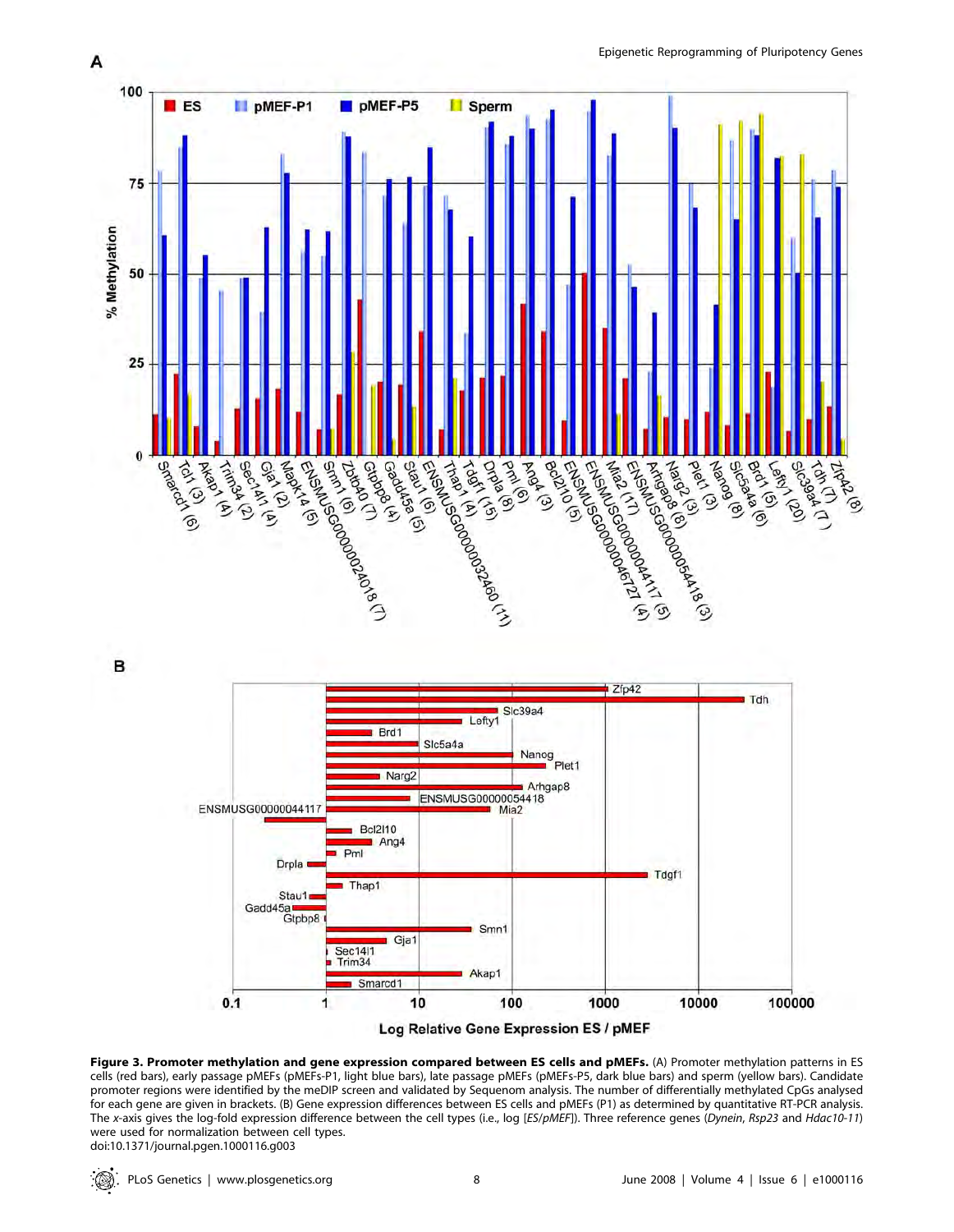

B



Log Relative Gene Expression ES / TS

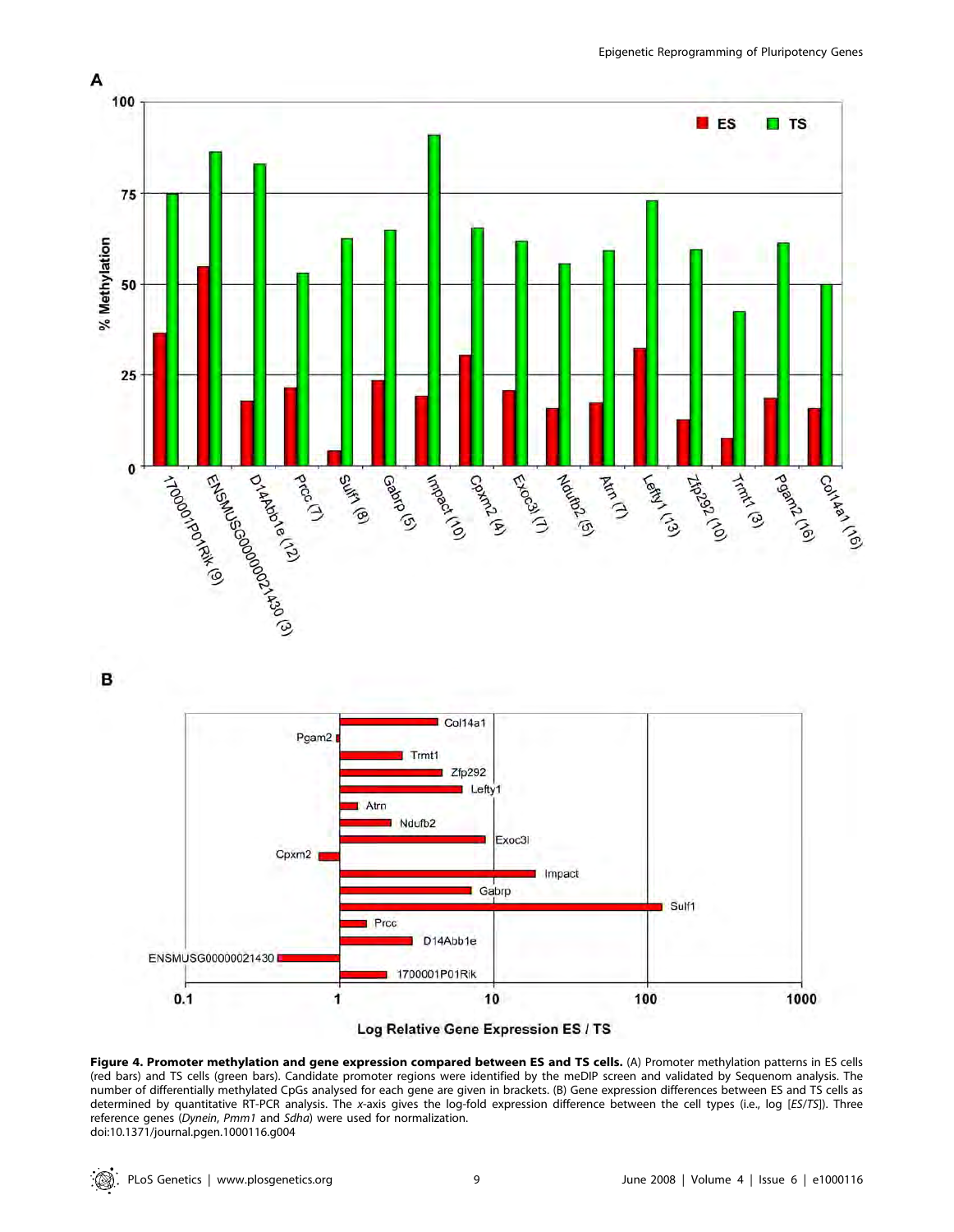







Figure 5. Global comparisons between promoter methylation and chromatin signatures. (A) Venn diagram showing the overlapping genes between ES cell versus pMEFs (blue) and ES cell versus TS cell (yellow) datasets. 14 genes were found in common and show hypermethylation in lineage committed and differentiated cell types. (B) Comparison of differentially methylated genes in the ES cell versus pMEFs or ES cell versus TS cell dataset with ChIP datasets of Nanog/Oct4- and PcG-binding sites [43,45], and histone H3K4/H3K27 methylation [48] in ES cells. Correlations with p-values of ,0.05 are regarded as significant. Genes analyzed were all hypomethylated in ES cells and hypermethylated in pMEFs or TS cells. doi:10.1371/journal.pgen.1000116.g005

the ES cells versus pMEFs comparison. The ubiquitin cycle is a part of the process of posttranslational protein modification and includes both deubiquitination and ubiquitination of proteins, including histones [54]. Of note is the presence of Rnf2 (Ring1B), a member of the polycomb repressive complex 1 (PRC1), which mediates the monoubiquitination of histone H2A lysine 119 [55] and has recently been shown to have an important role in repressing developmental control genes in ES cells [56]. Epigenetic regulation through histone ubiquitination may be an, as yet, unexplored facet of pluripotent cell types. Differences in expression and activity of genes related to the ubiquitin cycle may also be related to a different rate of protein degradation in ES cells and pMEFs. The pluripotent nature of ES cells involves their ability to rapidly respond to stimuli such as differentiation signals. Therefore, they would be predicted to have a higher rate of protein turnover than differentiated cells, and indeed such a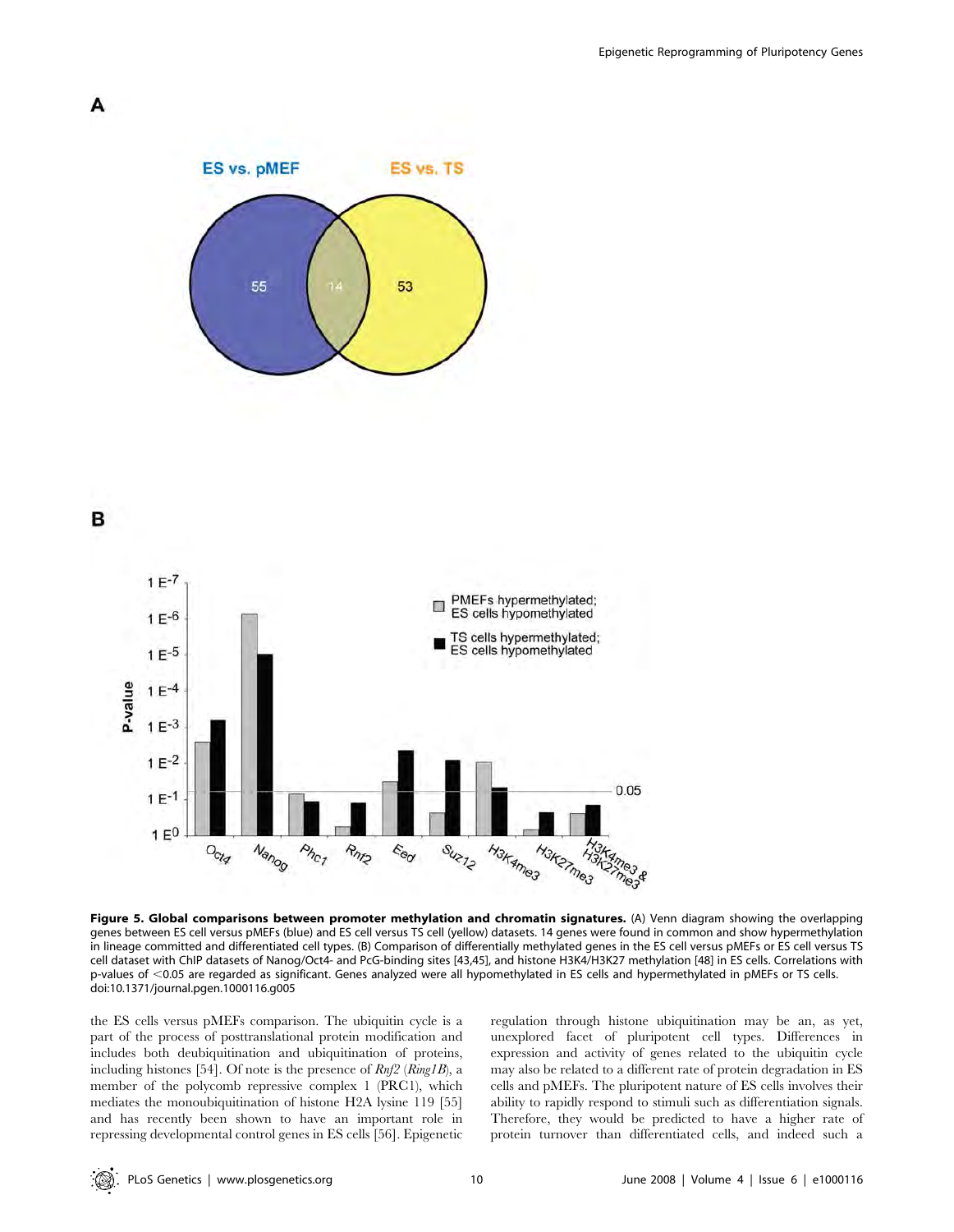| <b>Table 2.</b> SymAtlas expression patterns of differentially |  |  |
|----------------------------------------------------------------|--|--|
| methylated genes between ES cells and pMEFs.                   |  |  |

| Gene               | Oocyte and<br><b>Fertilised egg</b> |           | <b>Blastocyst</b> |           |
|--------------------|-------------------------------------|-----------|-------------------|-----------|
|                    | >3                                  | >10       | >3                | >10       |
| Tcl1               |                                     | ٠         |                   |           |
| Akap1              |                                     | $\bullet$ | $\bullet$         |           |
| Smn1               |                                     | ٠         |                   |           |
| Stau1              | $\bullet$                           |           |                   |           |
| ENSMUSG00000032460 |                                     | $\bullet$ | $\bullet$         |           |
| Tdgf1              |                                     |           |                   | ٠         |
| <b>Bcl2l10</b>     |                                     | $\bullet$ |                   |           |
| Arhgap8            |                                     |           | $\bullet$         |           |
| Narg2              |                                     | $\bullet$ |                   |           |
| Plet1              |                                     |           |                   | $\bullet$ |
| Nanog              |                                     |           |                   | ٠         |
| Brd1               | ٠                                   |           | $\bullet$         |           |
| Slc39a4            |                                     |           |                   | ٠         |
| Tdh                |                                     |           |                   | ٠         |
| Zfp42              |                                     |           |                   |           |

Patterns of expression in blastocysts, oocytes and/or fertilised eggs of genes with differential methylation between ES cells and pMEFs (Figure 3A) as retrieved from SymAtlas [76]. Values of expression indicated are in multiples of the median expression. Where no mark is shown expression for that gene in cell type was <3 fold over the median expression. Patterns of expression relative to the median within the oocyte and fertilised egg were for these genes the same so were combined. Genes are selected from Figure 3A; only those with expression enriched in blastocysts, oocytes and/or fertilised eggs are shown in the table.

doi:10.1371/journal.pgen.1000116.t002

correlation has been found in the myogenic differentiation pathway [57].

Our meDIP data show that genes with the most pronounced methylation differences between ES cells and pMEFs have a preference for expression in early development. This suggests that early transcriptional competence is retained as hypomethylation within the cells of the ICM, and thus ES cells where expression may be reduced by other mechanisms, and subsequently permanently repressed by hypermethylation in differentiated cells. Through this comparison, we identified genes that include pluripotency factors and early patterning genes such as Nanog [58], *Tdgf1* [59], and *Lefty1* [60], genes involved in RNA transport with a function in germ cells such as  $Akap1$  [61,62], the regulator of apoptosis, Bcl2l10 [63], and the tumour suppressor gene Mia2 [64]. Of particular interest are the nucleosome remodelling factor Smarcd1 [65], and the putative bromodomain gene Brd1 [66]. Additionally, when this comparison was evaluated against the ES versus TS cell comparison, 14 genes were found to be overlapping on the lists (Table S4). Presumably this comparison is also enriched for genes with functions in the germline, early embryogenesis, and the regulation of pluripotency. A role in these processes can therefore also be envisaged for the genes that came out of these comparisons whose function is yet to be determined.

We find that promoter methylation in sperm is strikingly similar to that in ES and EG cells. This means that the sperm genome, on the whole, has not acquired promoter methylation that would need to be erased after fertilisation to enable zygotic gene expression from the paternal genome. Thus, while the sperm itself is a highly differentiated cell type with a specialised function, its promoter methylome resembles that of other cell types of the pluripotency-germline cycle. Importantly this suggests that promoters in sperm, on a genome-wide scale, do not need to undergo extensive reprogramming by demethylation at fertilisation. This is in agreement with recently published work analysing differentially methylated regions specific to the testis [21], which tended not to be found in typical promoter regions. Gene promoters may be protected during spermatogenesis from substantial de novo methylation events which occur in other sequences. Large scale demethylation of the paternal genome upon fertilisation is thus likely to occur preferentially in transposons, and perhaps in inter and intragenic regions. Indeed, the Line1 family transposons (with about 100,000 members in the mouse genome) are massively demethylated upon fertilisation [9].

Whilst the global methylation of the sperm genome, as analysed by meDIP, closely resembles that of the pluripotent cell types, ES and EG cells, there are some notable and important exceptions to this rule. The promoters of genes such as Nanog, Lefty1, and Brd1 are highly methylated in sperm; this is also observed for  $Oct4$ ,  $Fgf4$ , Fbx15, and  $Sox2$  (albeit outside of the promoter) in other studies [42,67]. These genes alone or in combination are key regulators of the pluripotent state. Hence, they may not only have to be permanently silenced in somatic cells, but also during the later stages of spermatogenesis when pluripotency is lost. This regulation might resolve a conflict within the germ line between transmitting totipotency to the next generation, whilst preventing the formation of teratomas. Reprogramming of these key genes by demethylation after fertilisation would be required to achieve pluripotency of early embryos. Indeed our experiments show that the promoter of Nanog is rapidly demethylated after fertilisation by both active and passive demethylation and is virtually unmethylated in the morula when its expression commences. This demethylation is necessary for expression as shown by targeting de novo methylation to the Nanog promoter in ES cells, which resulted in significant transcriptional silencing. Suppression of Nanog promoter activity by in vitro methylation has also been shown in a reporter assay in both ES and TS cells [68]. We have not examined methylation in preimplantation embryos of the other genes we found methylated in sperm; however, we suggest that they become demethylated early after fertilisation since they lack methylation in ES cells. Erasure of DNA methylation at specific key loci in the early embryo is therefore one of the epigenetic reprogramming events necessary for the establishment of the pluripotent state.

It is interesting to ask if these regulators of pluripotency are not only epigenetically silenced in somatic cells and definitive gametogenesis, but also during the allocation of PGCs in the early postimplantation embryo. For example, Nanog expression is silenced in early PGCs (E7.25) but is re-expressed from E7.75, coincident with the ability of deriving pluripotent EG cells into culture [11]. It is not known whether this cycle of silencing and reexpression also involves DNA methylation, but the timing of reexpression coincides with some major epigenetic erasure events in the PGCs, including DNA demethylation [6]. We therefore speculate that there might be another cycle of de novo methylation and demethylation in early PGCs, and that this may be required for pluripotency of EG cells.

We conclude that most promoters in the mouse genome remain unmethylated during the germline-pluripotency life-cycle. This guards the germline against acquisition of metastable epi-alleles and their transmission to future generations [69]. A small number of genes which regulate pluripotency undergo cycles of de novo methylation and demethylation in the germline and the early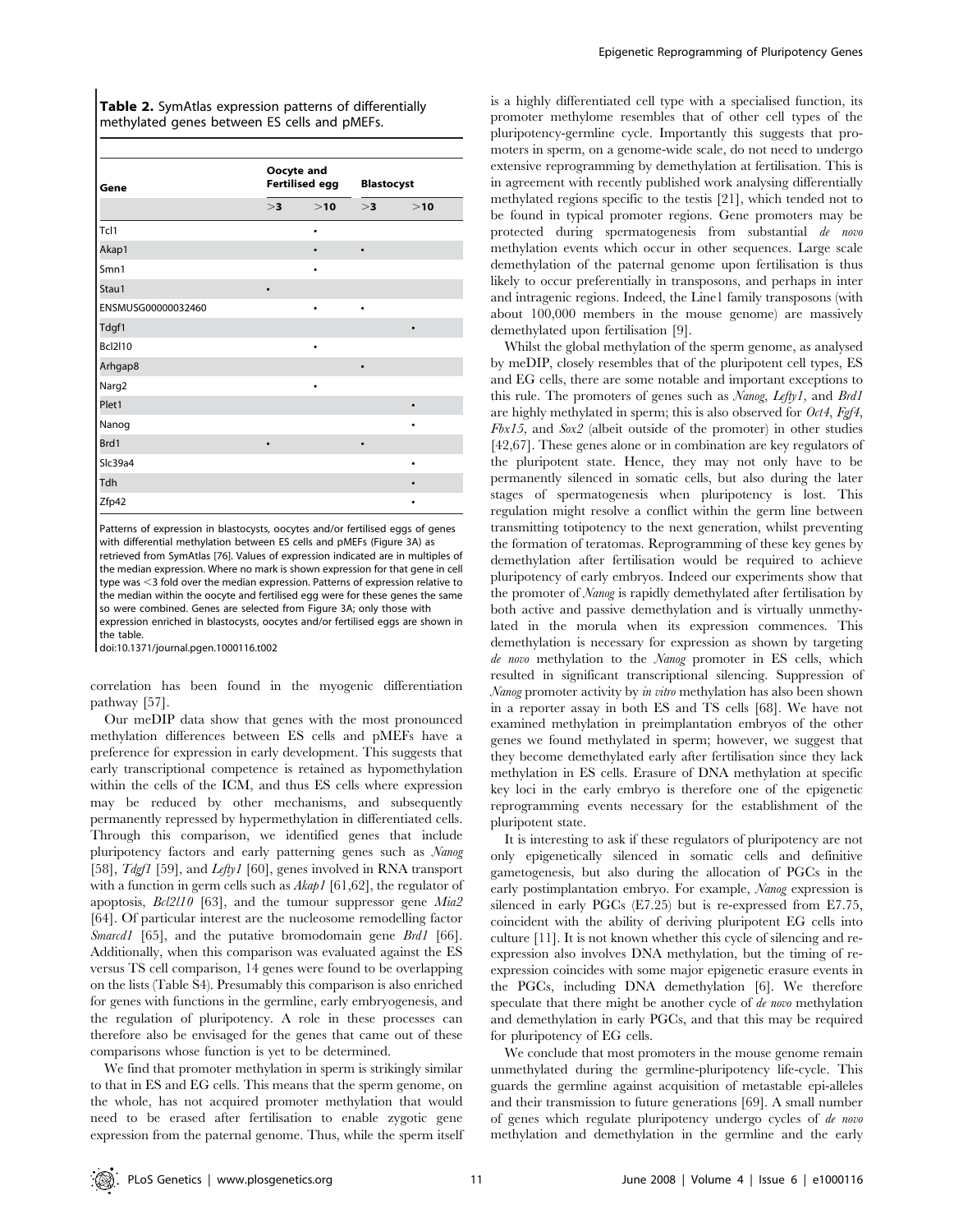

Early pre-implantation mouse development

Figure 6. Epigenetic reprogramming of the Nanog promoter during preimplantation development. (A) Methylation patterns of the Nanog promoter in gametes and in early fertilised embryos were determined by bisulphite sequencing analysis. The Nanog promoter is highly methylated in sperm but hypomethylated in fertilised embryos. CpG dinucleotides are represented as open circles (unmethylated) or closed circles

germ cells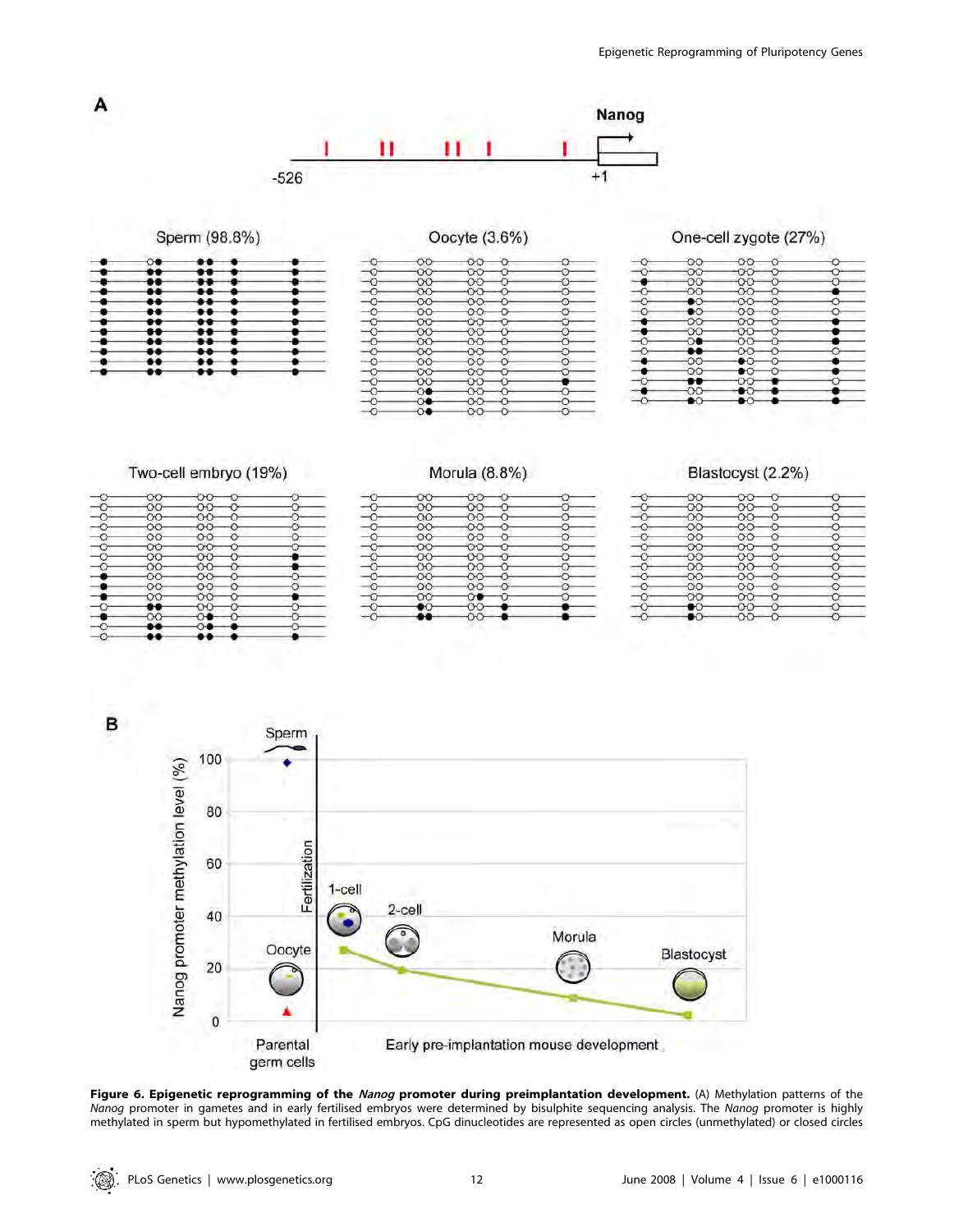(methylated). The percentage of CpG methylation is indicated in brackets. (B) Summary of Nanog promoter methylation during preimplantation mouse development. The level of methylation at the Nanog promoter is given as a percentage. Methylation levels are given for the gametes and at the preimplantation stages indicating that the Nanog promoter undergoes both active and passive demethylation after fertilisation. doi:10.1371/journal.pgen.1000116.g006

embryo, presumably to enable loss and re-establishment of pluripotency in a cyclical fashion [3]. Demethylation of the promoters of these genes is thus critical for the pluripotent part of the germline cycle, while re-methylation is crucial for the differentiation part of this cycle. Although it has been reported that a pluripotent state can be induced in differentiated cells by forced expression of a small number of key transcription factors, the efficiency of reprogramming is low and requires a long selection process [70–72]. Our genome-wide methylation study might thus help to identify additional factors as well as targets with a role in reprogramming and to improve the efficiency of the process.

## Materials and Methods

#### Cell Lines and Other Biological Samples

ES cells  $(129/Sv\times129/Sv-CP)$  F1 were cultured on a  $\gamma$ irradiated pMEF feeder cell layer with ES medium (500 ml knockout DMEM, 90 ml knockout serum replacement (Hyclone), 6 ml 100x non-essential amino acids, 6 ml 100x pen/strep, 6 ml  $100x$  glutamine, 4.6 μl β-mercaptoethanol, 1000 units/ml ES-GRO (Chemicon). ES cell cultures were incubated at  $37^{\circ}$ C,  $5\%$ CO2. Primary mouse embryonic fibroblasts (pMEFs) were isolated from embryos at E13.5–14.5 (C57BL6/CBA)  $\varphi$  x C57Bl6 $\varphi$  and cultured in fibroblast media (500 ml knockout DMEM, 50 ml foetal bovine serum (FBS), 5 ml 100x pen/strep, 5 ml 100x glutamine,  $3.5 \mu l$   $\beta$ -mercaptoethanol; all the reagents are from GibcoBRL, Life Technologies). Embryonic germs (EG) cells were a gift from A.Surani and were derived from PGCs from male fetuses (MF1 X Rosa) at E11.5 [73] and E12.5 [74]. TS (GFPtransgenic 129/SV and ICR) cells were grown on standard tissue culture dishes without feeder cells and gelatin coating [39] and cultured in TS complete medium with FGF4 (7 ml feederconditioned medium, 3 ml TS basic medium, 10 µl 1000x FGF4 stock (Sigma),  $10 \mu l$  1000x heparin stock (Sigma)) in a standard tissue culture incubator (37 $\textdegree$ C , 5% CO<sub>2</sub>). TS basic medium was prepared as follows: 500 ml RPMI 1640, 50  $\mu$ g/ml pen/strep, 130 ml FBS, 6.5 ml 100 mM sodium pyruvate (Gibco), 1.3 ml 50mM b-mercaptoethanol, 6.5 ml 200 mM L-Glutamine. Mature sperm was collected from the caudal epididymis and vas deferens of C57BL6/CBA mice.

#### Genomic DNA Extraction

Genomic DNA was isolated according to a standard protocol [75] from cultured R1 ES cells, pMEFs, sperm, TS cells, E11.5 EG cells and E12.5 EG cells. Isolated genomic DNA was purified by phenol chloroform extraction followed by ethanol precipitation, and subsequently dissolved in water overnight. The DNA



Figure 7. Targeted DNA methylation of the Nanog promoter in ES cells silences gene expression. A Nanog-GFP reporter plasmid with or without UAS targeting sequences was transfected into mouse ES cells together with a Gal4-Dnmt3a (wild-type or catalytic mutant) in addition to a pDsRed-C1 RFP construct as a transfection efficiency control. The number of GFP expressing cells (green bars), RFP expressing cells (red bars), and overlap between GFP and RFP expressing cells (yellow) was determined. Top row: transfection of Nanog-GFP without the UAS sequence together with Gal4-Dnmt3a results in high level (95.9%) GFP expression and 0% DNA methylation of the Nanog promoter (red box). Middle row: transfection of UAS-Nanog-GFP together with Gal4-Dnmt3a results in low level (14.5%) GFP expression and 40.9% promoter methylation. Bottom row: transfection of UAS-Nanog-GFP together with the catalytic mutant of Gal4-Dnmt3a results in high level (80.3%) GFP expression and 2.9% promoter methylation. Three independent transient transfection experiments were performed. P values (\* indicates  $p$ <0.001) were calculated by Student's t-Test. The red box highlights the Nanog promoter region. doi:10.1371/journal.pgen.1000116.g007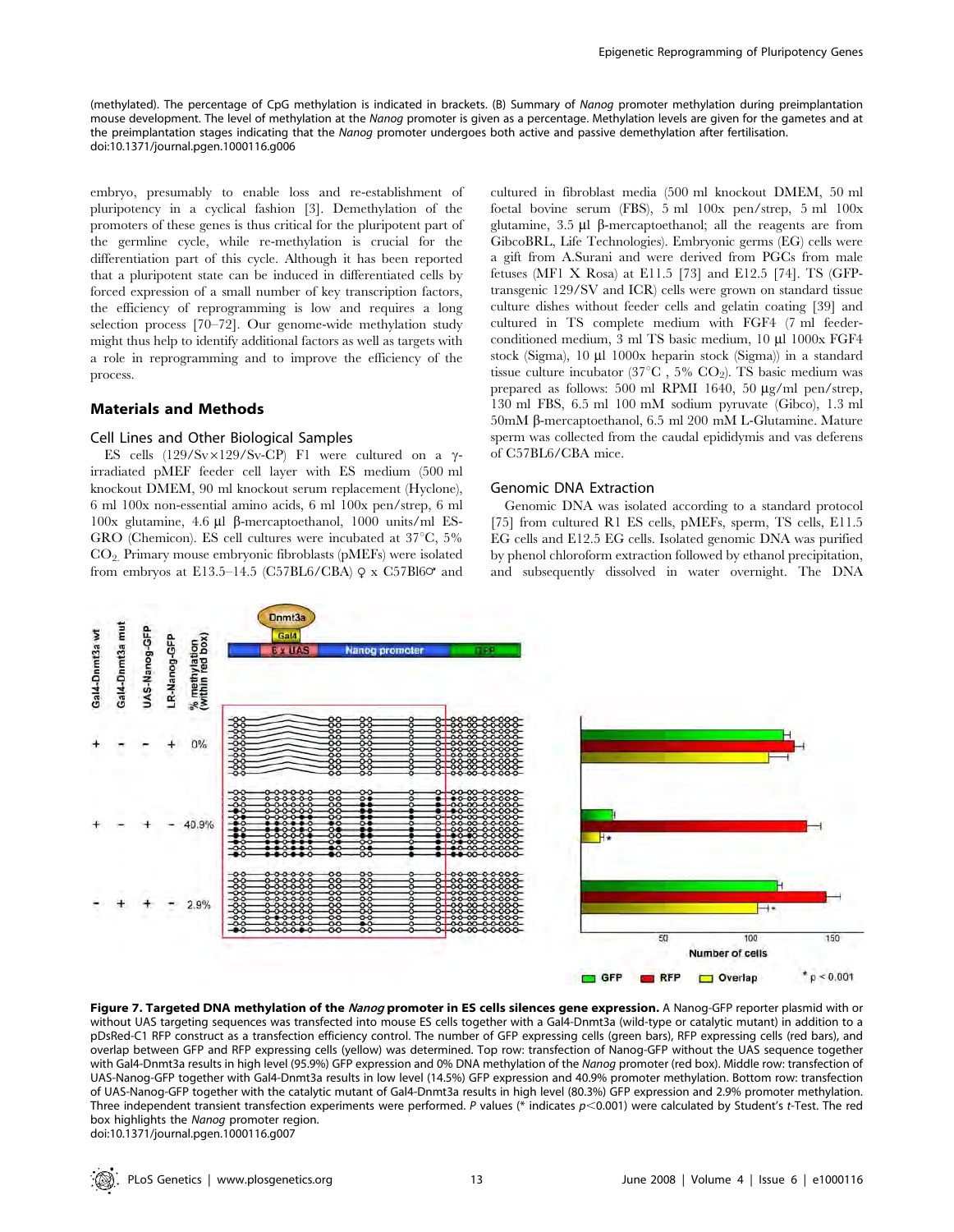concentration and quality were determined by measuring the absorbance at 260 nm and 280 nm in a spectrophotometer (Ultrospec 3100 pro, Amersham Bioscience).

#### Methylated DNA Immunoprecipitation (meDIP) Assay

Genomic DNA from three biological replicates of each sample was prepared as described above. Before sonication,  $20 \mu$ g of RNase were added to 60  $\mu$ g of DNA in a total volume of 700  $\mu$ l to digest RNA. Genomic DNA was incubated on ice and sonicated with 20% amplitude, 4 pulses with 10 s sonication and 30 s pause. 35 ml of sonicated DNA were run in 1% agarose gels to check the size of DNA fragments was in the range of 300 to 1000 bp. Sonicated DNA of the correct size was subsequently recovered by ethanol precipitation.

MeDIP was performed as described previously [33]. Briefly, 4 mg restriction enzyme digested (for subsequent PCR analysis) or 100 mg of sonicated (for genome-wide promoter array analysis) DNA was denatured for 10 min at 95°C. The denatured DNA fragments were immunoprecipitated using a monoclonal antibody against 5-methylcytidine (5meC) (Eurogentec) for 2 h at  $4^{\circ}$ C with 500 µl IP buffer  $(10mM)$  sodium phosphate (pH 7.0), 140 mM NaCl, 0.05% Triton X-100). Subsequently the mixture was incubated with 30 µl of Dynabeads coated with M-280 sheep anti-mouse IgG antibody (Dynal Biotech) for 2 h at  $4^{\circ}$ C and washed three times with  $700 \mu l$  of IP buffer. After recovering the pull-down methylated DNA by proteinase K digestion for 3 h at  $50^{\circ}$ C, the methylated DNA was purified by phenol-chloroform extraction followed by ethanol precipitation. The pellet was dissolved in nuclease free water (Ambion).

#### NimbleGen Array Hybridisation

Genomic profiling was done by NimbleGen Systems. Arrays are composed of 1.5 kb of promoter regions for a minimal set of 26,275 mouse genes containing tiling 50-mers with 100 bp spacing (NimbleGen Systems, Inc.). Three successive early passages of R1 ES, E11.5 EG, E12.5 EG, TS cells, pMEFs, and sperm from three independent male mice older than 9 weeks were used as independent biological replicates. Six rounds of MeDIP were performed for every sample in order to obtain sufficient amounts of immunoprecipitated (methylated) DNA fragments for hybridization. We provided 3  $\mu$ g of sonicated DNA as input and 4  $\mu$ g of 5meC antibody pull-down DNA samples to NimbleGen Systems for differential labelling by random priming with Cy3 or Cy5 and hybridization to the mouse promoter arrays. Dye-swapping was done for one replicate of every tissue type to reduce signal error due to dye bias. Initial data preparation was performed using the in-house developed software ChIPMonk (http://www. bioinformatics.bbsrc.ac.uk/projects /chipmonk/). The raw array data were subjected to a Lowess normalisation.

## Pairwise Correlation and GO Analysis Protocol

The data used were the subtracted average  $\log_2$  ratios from two tissues for the 900 bp upstream of genes on autosomal chromosomes. CpG content for a region is calculated as the proportion of the region +/-300bp which comprises CG dinucleotides. Only promoters with a CpG content of 2-9% and which contained at least 5 probes were used for these analyses. Firstly, for the correlation analysis, R-values were compared for significant correlation both within and between groups. Secondly, for the GO analysis, all GO categories of level  $\geq$  2 were tested. A dataset of subtracted  $\log_2$  ratios for each gene in the category was constructed and this was tested for significant deviation from a mean of 0 using a 2-tailed t-test. T-test p-values were adjusted using Bonferoni multiple testing correction. Interesting categories were judged to be those with a corrected p-value of  $\leq 0.01$ . Where multiple nested categories were present only the most specific category (the one with the highest GO level) was kept.

## Promoter Methylation Prediction from meDIP Data

Only promoters with a CpG content of 2–9% and which contained at least 5 probes were used, it is therefore likely that genome-representation has not been reached in this study. For the algorithm we set limits on the Log2 values to define regions we considered to be methylated and unmethylated. Regions were selected by using a 500 bp sliding window to identify areas where the methylation state consistently and significantly changed between the two tissues being compared.

## Promoter Methylation Analysis using Sequenom **Technology**

Genomic DNA from R1-ES, pMEF (passages 1 and 5), TS cells and sperm were bisulphite treated using the Zymo EZ DNA methylation kit (Zymo research). Candidates were selected randomly for the TS vs. ES cell comparison, and by a predominantly hierarchical approach based on the predicted methylation status in pMEFs for the pMEF vs ES cell comparison. Promoter regions were selected based on the position of the oligonucleotides on the NimbleGen promoter array and primer pairs were designed using the MethPrimer program (http://www. urogene.org/methprimer/index1.html). A complete list of primers used for analysis is available on request. Amplification of the bisulphite converted DNA, preparation of PCR products for quantitative analysis of promoter methylation detected by the Mass Array system was according to the protocol provided by the manufacturer. An example of methylation analysis using this method is shown (Figure S1).

#### Quantitative RT-PCR

Total RNA was purified from 3 cell types, R1-ES, pMEFs (passages 1) and TS cells, using the RNeasy kit (QIAGEN) to eliminate contaminating genomic DNA; this was followed by DNase treatment of eluted RNA. cDNA was synthesized using SuperScript II reverse transcriptase and Oligo (dT) primers (Invitrogen) in a  $20 \mu l$  reaction volume according to the manufacturer's protocol. For the PCR reactions we used Platinum SYBR Green qPCR SuperMix-UDG with ROX (Invitrogen) using the MX3005P machine (Stratagene). Reactions were done in triplicate using  $1 \mu l$  of cDNA as a template in a 25  $\mu l$  reaction volume. The amount of starting cDNA was normalized to three reference genes (Dynein, Rsp23 and Hdac10-11 in ES vs pMEFs; Dynein, Pmm1 and Sdha in ES vs TS). The selected reference genes were the most consistently expressed of 12 tested references genes within the comparing cell types.

#### Comparison with Other ChIP Datasets

The meDIP datasets (ES cells versus pMEFs and ES cells versus TS cells) used were under the same filtering criteria as for the GO analysis. Methylation comparisons were done using gene subsets taken from published ChIP datasets of Nanog/Oct4-binding sites [43], or PcG protein-binding sites [45], or histone H3K4/H3K27 methylation [48]. A dataset of subtracted log<sub>2</sub> ratios for each gene in the ChIP dataset was constructed and this was tested for significant deviation from a mean of 0 using a 2-tailed t-test. T-test p-values were adjusted using Bonferoni multiple testing correction. A p-value of  $\leq 0.01$  was taken to indicate an overall shift in the methylation state in the subset of genes.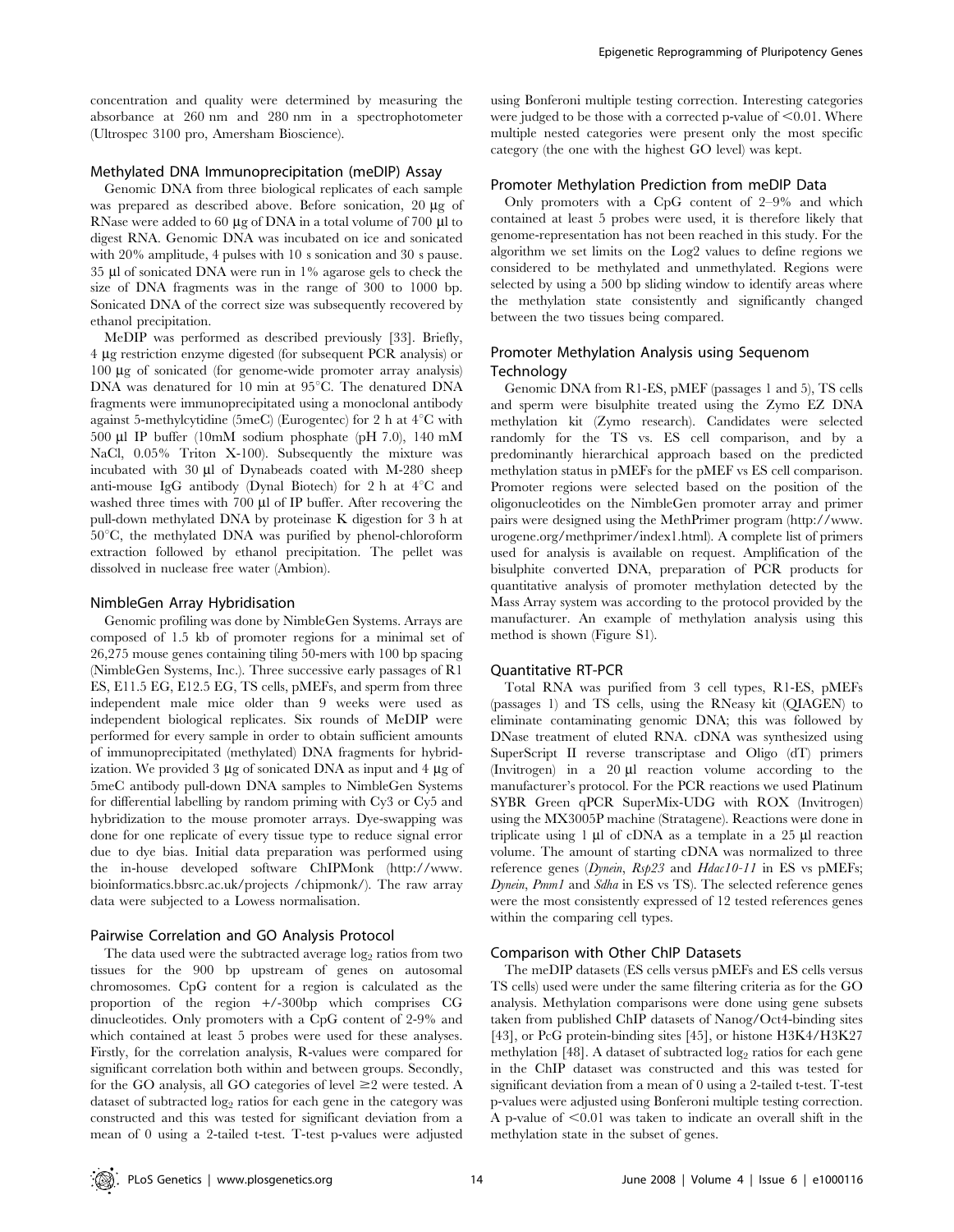#### Transient Cell Transfection

PMEF feeder cells were seeded at  $5\times10^5$  cells/well in six-well tissue culture plates coated with gelatin and incubated for 24 h. The growth medium was removed and R1 ES  $(5 \times 10^5)$  cells were plated in ES medium with LIF one day before transfection. Plasmids for co-transfection, including Gal4-Dnmt3a WT and Mut (6 μg/well), pdsRed2-C1 (1 μg/well), Nanog promoter GFP reporter plasmids including LR/Nanog-GFP, 3xUAS-NanogGFP and  $6xUAS-NanogGFP$  (1  $\mu$ g/well) were diluted with Opti-MEM I Reduced Serum Medium without serum. Transfection was carried out using Lipofectamine 2000 (Invitrogen) according to the manufacturer's protocol. Samples were analysed 2 days after transfection.

#### Bisulphite PCR Amplification

Primers were designed to specifically amplify the bisulphiteconverted DNA region of interest. Nested PCR was performed with PCR conditions:  $94^{\circ}$ C for 2 min followed by 10 cycles consisting of 94 $^{\circ}$ C for 30 s, 50–55 $^{\circ}$ C for 2 min, 72 $^{\circ}$ C for 2 min, 20 cycles consisting of 94 $^{\circ}$ C for 30 s, 50–55 $^{\circ}$ C for 1.5 min, 72 $^{\circ}$ C for 2 min plus 5 extra s for each cycle, with a final  $72^{\circ}$ C extension for 5 minutes. Primers used for nested PCR were: Nanog promoter F 5'-AATAGAGATT TTGGTAGTAAGGTTTG, R 59-ACCCACACTCATATCAATATAATAAC; Nanog promoter nested F 5'-TTAGGGTTTGGAGGTGTAGT, R 5'-CCCA-CACTCATATCAATATAATAAC; Nanog-GFP F 5'-AAATA-GAGATTTTGGTAGTAAGGTTT, R 5'-ACAAATAAACTT-CAAAA TCAACTTA; Nanog-GFP nested F 5'-TAGAAAGAA-TGGAAGAGGAAATTTAG, R 5'-AATA ATAAAACAACA-CAATAACCAAC. Lefty1 nested PCR primers and conditions are available on request.  $1-3$  µl of the first PCR product was used for setting up the second nested PCR reaction.

#### Microarray Database

ArrayExpress accession number E-TABM-476 provides access to our MIAME-compliant data http://www.ebi.ac.uk/microarrayas/aer/.

#### Supporting Information

Figure S1 Validation of meDIP candidate,  $Leftyl$ , by bisulphite sequencing and Sequenom MassArray technology. The ChIP-Monk profile of the promoter region of *Lefty1* in ES and TS cells is shown in the top panel. The middle line represents the median signal intensity of the array. Each vertical bar represents the methylation signal at an individual oligonucleotide probe; above the median line indicates relative hypermethylation and below

#### References

- 1. Bird A (2002) DNA methylation patterns and epigenetic memory. Genes Dev 16: 6–21.
- 2. Li E (2002) Chromatin modification and epigenetic reprogramming in mammalian development. Nat Rev Genet 3: 662–673.
- 3. Reik W (2007) Stability and flexibility of epigenetic gene regulation in mammalian development. Nature 447: 425–432.
- 4. Schaefer CB, Ooi SKT, Bestor TH, Bourc'his D (2007) Epigenetic Decisions in Mammalian Germ Cells. Science 316: 398–399.
- 5. Reik W, Dean W, Walter J (2001) Epigenetic reprogramming in mammalian development. Science 293: 1089–1093.
- 6. Seki Y, Yamaji M, Yabuta Y, Sano M, Shigeta M, et al. (2007) Cellular dynamics associated with the genome-wide epigenetic reprogramming in migrating primordial germ cells in mice. Development 134: 2627–2638.
- 7. Hajkova P, Erhardt S, Lane N, Haaf T, El-Maarri O, et al. (2002) Epigenetic reprogramming in mouse primordial germ cells. Mech Dev 117: 15–23.
- 8. Lees-Murdock DJ, De Felici M, Walsh CP (2003) Methylation dynamics of repetitive DNA elements in the mouse germ cell lineage. Genomics 82: 230–237.

indicates relative hypomethylation. Bisulphite sequencing analysis of the promoter of Lefty1 showed that it is highly methylated in TS cells but not in ES cells, which is in agreement with the meDIP ChIPMonk pattern above. CpG dinucleotides are represented as open circles (unmethylated) or closed circles (methylated). The percentage of CpG methylation is indicated in brackets. A Sequenom profile of the promoter is shown in the middle panel. Sequenom MassArray technology gives quantitative measurements of the methylation level and is comparable to the classical bisulphite sequencing analysis. Blue circles indicate complete methylation; yellow circles indicate no methylation at individual CpG units. Examples of the MassArray spectra of a differentially methylated CpG unit upon which this colour coding is based are shown in the bottom panel. Methylation level is measured by the area ratio of methylation peak to non-methylation peak. The number of differentially methylated CpGs was counted and the average methylation level across those CpGs in each cell type plotted in Figure 3A.

Found at: doi:10.1371/journal.pgen.1000116.s001 (2.16 MB TIF)

Table S1 Summary of the genes analysed and the different filters which removed them.

Found at: doi:10.1371/journal.pgen.1000116.s002 (0.03 MB DOC)

Table S2 Gene list of ES cell versus pMEFs comparison.

Found at: doi:10.1371/journal.pgen.1000116.s003 (0.03 MB XLS)

Table S3 Gene list of ES cell versus TS cell comparison. Found at: doi:10.1371/journal.pgen.1000116.s004 (0.03 MB XLS)

Table S4 Gene list of overlapping genes between ES cell versus pMEFs and ES cell versus TS cell comparisons.

Found at: doi:10.1371/journal.pgen.1000116.s005 (0.02 MB XLS)

#### Acknowledgments

We are very grateful for help and advice from T. Shovlin, I. Sandovici, G. Smits, M. Weber, D. Schübeler, F. Cambuli, I. Morrison, A. Surani, and the late A. McLaren.

#### Author Contributions

Conceived and designed the experiments: CF GF RN CC WD MH WR. Performed the experiments: CF GF RN CC. Analyzed the data: CF GF RN CC SA WD MH WR. Contributed reagents/materials/analysis tools: CF GF RN SA WD MH WR. Wrote the paper: CF GF RN SA WD MH WR.

- 9. Lane N, Dean W, Erhardt S, Hajkova P, Surani MA, et al. (2003) Resistance of IAPs to methylation reprogramming may provide a mechanism for epigenetic inheritance in the mouse. Genesis 35: 88–93.
- 10. Lee J, Inoue K, Ono R, Ogonuki N, Kohda T, et al. (2002) Erasing genomic imprinting memory in mouse clone embryos produced from day 11.5 primordial germ cells. Development 129: 1807–1817.
- 11. Yamaguchi S, Kimura H, Tada M, Nakatsuji N, Tada T (2005) Nanog expression in mouse germ cell development. Gene Expr Patterns 5: 639–646.
- 12. Maatouk DM, Kellam LD, Mann MR, Lei H, Li E, et al. (2006) DNA methylation is a primary mechanism for silencing postmigratory primordial germ cell genes in both germ cell and somatic cell lineages. Development 133: 3411–3418.
- 13. Davis TL, Yang GJ, McCarrey JR, Bartolomei MS (2000) The H19 methylation imprint is erased and re-established differentially on the parental alleles during male germ cell development. Hum Mol Genet 9: 2885–2894.
- 14. Li JY, Lees-Murdock DJ, Xu GL, Walsh CP (2004) Timing of establishment of paternal methylation imprints in the mouse. Genomics 84: 952–960.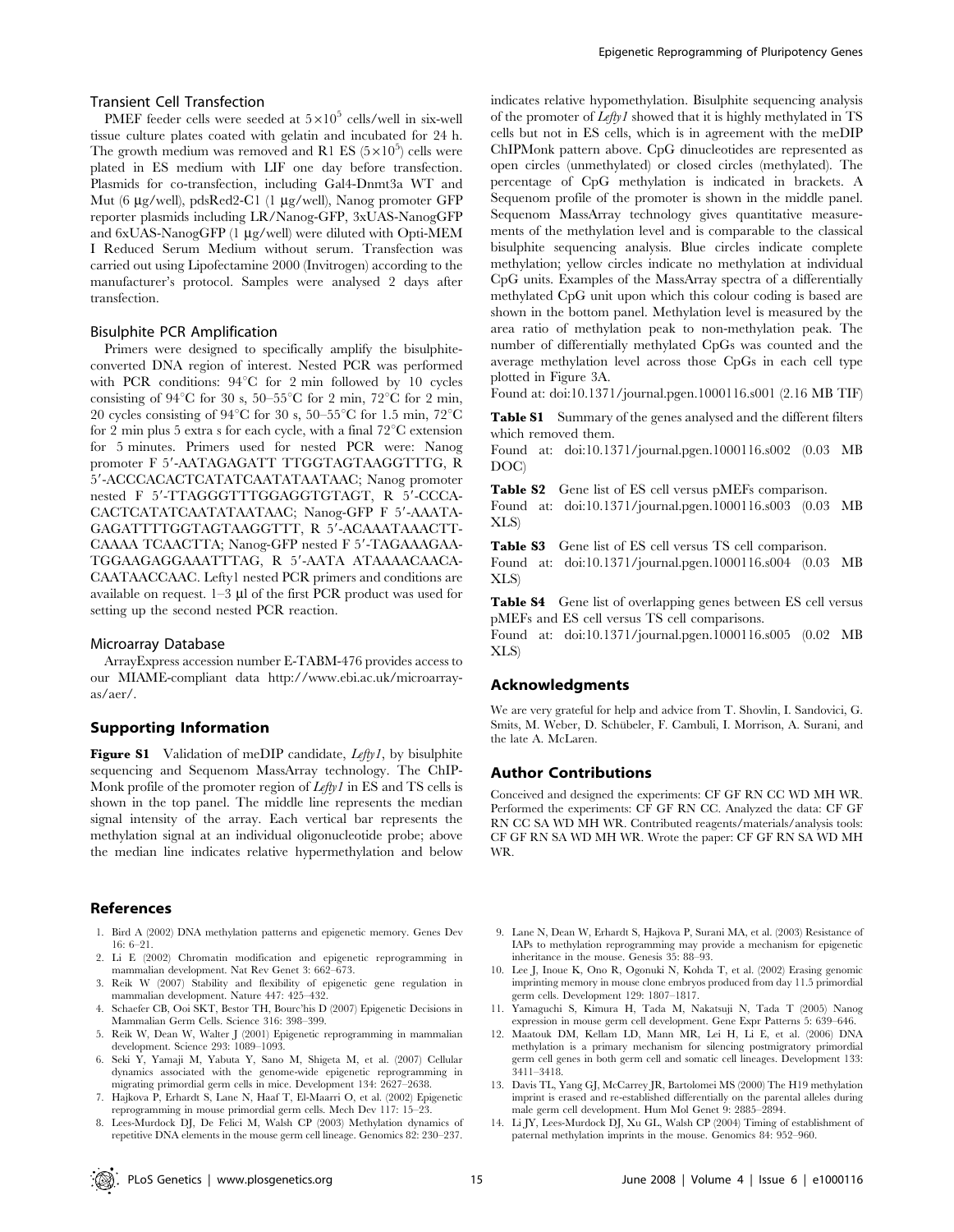- 15. Ueda T, Abe K, Miura A, Yuzuriha M, Zubair M, et al. (2000) The paternal methylation imprint of the mouse H19 locus is acquired in the gonocyte stage during foetal testis development. Genes Cells 5: 649–659.
- 16. Lucifero D, Mertineit C, Clarke HJ, Bestor TH, Trasler JM (2002) Methylation dynamics of imprinted genes in mouse germ cells. Genomics 79: 530–538.
- 17. Obata Y, Kono T, Hatada I (2002) Gene silencing: maturation of mouse fetal germ cells in vitro. Nature 418: 497.
- 18. Kaneda M, Okano M, Hata K, Sado T, Tsujimoto N, et al. (2004) Essential role for de novo DNA methyltransferase Dnmt3a in paternal and maternal imprinting. Nature 429: 900–903.
- 19. Kato Y, Kaneda M, Hata K, Kumaki K, Hisano M, et al. (2007) Role of the Dnmt3 family in de novo methylation of imprinted and repetitive sequences during male germ cell development in the mouse. Hum Mol Genet 16: 2272–2280.
- 20. Bourc'his D, Bestor TH (2004) Meiotic catastrophe and retrotransposon reactivation in male germ cells lacking Dnmt3L. Nature 431: 96–99.
- 21. Oakes CC, La Salle S, Smiraglia DJ, Robaire B, Trasler JM (2007) A unique configuration of genome-wide DNA methylation patterns in the testis. Proceedings of the National Academy of Sciences 104: 228–233.
- 22. Oswald J, Engemann S, Lane N, Mayer W, Olek A, et al. (2000) Active demethylation of the paternal genome in the mouse zygote. Current Biology 10: 475–478.
- 23. Mayer W, Niveleau A, Walter J, Fundele R, Haaf T (2000) Embryogenesis: Demethylation of the zygotic paternal genome. Nature 403: 501–502.
- 24. Howlett SK, Reik W (1991) Methylation levels of maternal and paternal genomes during preimplantation development. Development 113: 119–127.
- 25. Monk M, Boubelik M, Lehnert S (1987) Temporal and regional changes in DNA methylation in the embryonic, extraembryonic and germ cell lineages during mouse embryo development. Development 99: 371–382.
- 26. Carlson LL, Page AW, Bestor TH (1992) Properties and localization of DNA methyltransferase in preimplantation mouse embryos: implications for genomic imprinting. Genes Dev 6: 2536–2541.
- 27. Santos F, Hendrich B, Reik W, Dean W (2002) Dynamic reprogramming of DNA methylation in the early mouse embryo. Dev Biol 241: 172–182.
- 28. Okano M, Bell DW, Haber DA, Li E (1999) DNA Methyltransferases Dnmt3a and Dnmt3b Are Essential for De Novo Methylation and Mammalian Development. Cell 99: 247–257.
- 29. Yeo S, Jeong S, Kim J, Han JS, Han YM, et al. (2007) Characterization of DNA methylation change in stem cell marker genes during differentiation of human embryonic stem cells. Biochem Biophys Res Commun 359: 536–542.
- 30. Gidekel S, Bergman Y (2002) A Unique Developmental Pattern of Oct-3/4 DNA Methylation Is Controlled by a cis-demodification Element. J Biol Chem 277: 34521–34530.
- 31. Feldman N, Gerson A, Fang J, Li E, Zhang Y, et al. (2006) G9a-mediated irreversible epigenetic inactivation of Oct-3/4 during early embryogenesis. Nat Cell Biol 8: 188–194.
- 32. Weber M, Schubeler D (2007) Genomic patterns of DNA methylation: targets and function of an epigenetic mark. Curr Opin Cell Biol 19: 273–280.
- 33. Weber M, Davies JJ, Wittig D, Oakeley EJ, Haase M, et al. (2005) Chromosome-wide and promoter-specific analyses identify sites of differential DNA methylation in normal and transformed human cells. Nat Genet 37: 853–862.
- 34. Weber M, Hellmann I, Stadler MB, Ramos L, Paabo S, et al. (2007) Distribution, silencing potential and evolutionary impact of promoter DNA methylation in the human genome. Nat Genet 39: 457–466.
- 35. Fouse SD, Shen Y, Pellegrini M, Cole S, Meissner A, et al. (2008) Promoter CpG Methylation Contributes to ES Cell Gene Regulation in Parallel with Oct4/Nanog, PcG Complex, and Histone H3 K4/K27 Trimethylation. Cell Stem Cell 2: 160–169.
- 36. Matsui Y, Zsebo K, Hogan BL (1992) Derivation of pluripotential embryonic stem cells from murine primordial germ cells in culture. Cell 70: 841–847.
- Beddington RS, Robertson EJ (1989) An assessment of the developmental potential of embryonic stem cells in the midgestation mouse embryo. Development 105: 733–737.
- 38. Labosky PA, Barlow DP, Hogan BL (1994) Mouse embryonic germ (EG) cell lines: transmission through the germline and differences in the methylation imprint of insulin-like growth factor 2 receptor (Igf2r) gene compared with embryonic stem (ES) cell lines. Development 120: 3197–3204.
- 39. Tanaka S, Kunath T, Hadjantonakis A-K, Nagy A, Rossant J (1998) Promotion of Trophoblast Stem Cell Proliferation by FGF4. Science 282: 2072–2075.
- 40. Tada T, Tada M, Hilton K, Barton SC, Sado T, et al. (1998) Epigenotype switching of imprintable loci in embryonic germ cells. Dev Genes Evol 207: 551–561.
- 41. Maatouk DM, Kellam LD, Mann MRW, Lei H, Li E, et al. (2006) DNA methylation is a primary mechanism for silencing postmigratory primordial germ cell genes in both germ cell and somatic cell lineages. Development 133: 3411–3418.
- 42. Imamura M, Miura K, Iwabuchi K, Ichisaka T, Nakagawa M, et al. (2006) Transcriptional repression and DNA hypermethylation of a small set of ES cell marker genes in male germline stem cells. BMC Dev Biol 6: 34.
- 43. Loh YH, Wu Q, Chew JL, Vega VB, Zhang W, et al. (2006) The Oct4 and Nanog transcription network regulates pluripotency in mouse embryonic stem cells. Nat Genet 38: 431–440.
- 44. Lee TI, Jenner RG, Boyer LA, Guenther MG, Levine SS, et al. (2006) Control of developmental regulators by Polycomb in human embryonic stem cells. Cell 125: 301–313.
- 45. Boyer LA, Plath K, Zeitlinger J, Brambrink T, Medeiros LA, et al. (2006) Polycomb complexes repress developmental regulators in murine embryonic stem cells. Nature 441: 349–353.
- 46. Spivakov M, Fisher AG (2007) Epigenetic signatures of stem-cell identity. Nat Rev Genet 8: 263–271.
- 47. Pietersen AM, van Lohuizen M (2008) Stem cell regulation by polycomb repressors: postponing commitment. Curr Opin Cell Biol 20: 201–207.
- 48. Mikkelsen TS, Ku M, Jaffe DB, Issac B, Lieberman E, et al. (2007) Genomewide maps of chromatin state in pluripotent and lineage-committed cells. Nature 448: 553–560.
- 49. Li F, Papworth M, Minczuk M, Rohde C, Zhang Y, et al. (2007) Chimeric DNA methyltransferases target DNA methylation to specific DNA sequences and repress expression of target genes. Nucleic Acids Res 35: 100–112.
- 50. Vire E, Brenner C, Deplus R, Blanchon L, Fraga M, et al. (2006) The Polycomb group protein EZH2 directly controls DNA methylation. Nature 439: 871–874.
- 51. Ooi SKT, Qiu C, Bernstein E, Li K, Jia D, et al. (2007) DNMT3L connects unmethylated lysine 4 of histone H3 to de novo methylation of DNA. Nature 448: 714–717.
- 52. Zhou Q, Chipperfield H, Melton DA, Wong WH (2007) A gene regulatory network in mouse embryonic stem cells. Proc Natl Acad Sci U S A 104: 16438–16443.
- 53. Kim J, Chu J, Shen X, Wang J, Orkin SH (2008) An extended transcriptional network for pluripotency of embryonic stem cells. Cell 132: 1049–1061.
- 54. Zhang Y (2003) Transcriptional regulation by histone ubiquitination and deubiquitination. Genes Dev 17: 2733–2740.
- 55. Wang H, Wang L, Erdjument-Bromage H, Vidal M, Tempst P, et al. (2004) Role of histone H2A ubiquitination in Polycomb silencing. Nature 431: 873–878.
- 56. Leeb M, Wutz A (2007) Ring1B is crucial for the regulation of developmental control genes and PRC1 proteins but not X inactivation in embryonic cells. J Cell Biol 178: 219–229.
- 57. Sun L, Trausch-Azar JS, Ciechanover A, Schwartz AL (2006) E2A protein degradation by the ubiquitin-proteasome system is stage-dependent during muscle differentiation. Oncogene 26: 441–448.
- 58. Mitsui K, Tokuzawa Y, Itoh H, Segawa K, Murakami M, et al. (2003) The homeoprotein Nanog is required for maintenance of pluripotency in mouse epiblast and ES cells. Cell 113: 631–642.
- 59. Babaie Y, Herwig R, Greber B, Brink TC, Wruck W, et al. (2007) Analysis of Oct4-Dependent Transcriptional Networks Regulating Self-Renewal and Pluripotency in Human Embryonic Stem Cells. Stem Cells 25: 500–510.
- 60. Nakatake Y, Fukui N, Iwamatsu Y, Masui S, Takahashi K, et al. (2006) Klf4 cooperates with Oct3/4 and Sox2 to activate the Lefty1 core promoter in embryonic stem cells. Mol Cell Biol 26: 7772–7782.
- 61. Lin R-Y, Moss SB, Rubin CS (1995) Characterization of S-AKAP84, a Novel Developmentally Regulated A Kinase Anchor Protein of Male Germ Cells. J Biol Chem 270: 27804–27811.
- 62. Newhall KJ, Criniti AR, Cheah CS, Smith KC, Kafer KE, et al. (2006) Dynamic Anchoring of PKA Is Essential during Oocyte Maturation. Current Biology 16: 321–327.
- 63. Zhang H, Holzgreve W, De Geyter C (2001) Bcl2-L-10, a novel anti-apoptotic member of the Bcl-2 family, blocks apoptosis in the mitochondria death pathway but not in the death receptor pathway. Hum Mol Genet 10: 2329–2339.
- 64. Hellerbrand C, Amann T, Schlegel J, Wild P, Bataille F, et al. (2008) The novel gene MIA2 acts as a tumour suppressor in hepatocellular carcinoma. Gut 57: 243–251.
- 65. Hsiao PW, Fryer CJ, Trotter KW, Wang W, Archer TK (2003) BAF60a mediates critical interactions between nuclear receptors and the BRG1 chromatin-remodeling complex for transactivation. Mol Cell Biol 23: 6210–6220.
- 66. McCullagh P, Chaplin T, Meerabux J, Grenzelias D, Lillington D, et al. (1999) The cloning, mapping and expression of a novel gene, BRL, related to the AF10 leukaemia gene. Oncogene 18: 7442–7452.
- 67. Ariel M, Cedar H, McCarrey J (1994) Developmental changes in methylation of spermatogenesis-specific genes include reprogramming in the epididymis. Nat Genet 7: 59–63.
- 68. Hattori N, Imao Y, Nishino K, Hattori N, Ohgane J, et al. (2007) Epigenetic regulation of Nanog gene in embryonic stem and trophoblast stem cells. Genes to Cells 12: 387–396.
- 69. Chong S, Whitelaw E (2004) Epigenetic germline inheritance. Curr Opin Genet Dev 14: 692–696.
- 70. Takahashi K, Yamanaka S (2006) Induction of pluripotent stem cells from mouse embryonic and adult fibroblast cultures by defined factors. Cell 126: 663–676.
- 71. Takahashi K, Tanabe K, Ohnuki M, Narita M, Ichisaka T, et al. (2007) Induction of pluripotent stem cells from adult human fibroblasts by defined factors. Cell 131: 861–872.
- 72. Wernig M, Meissner A, Foreman R, Brambrink T, Ku M, et al. (2007) In vitro reprogramming of fibroblasts into a pluripotent ES-cell-like state. Nature 448: 318–324.